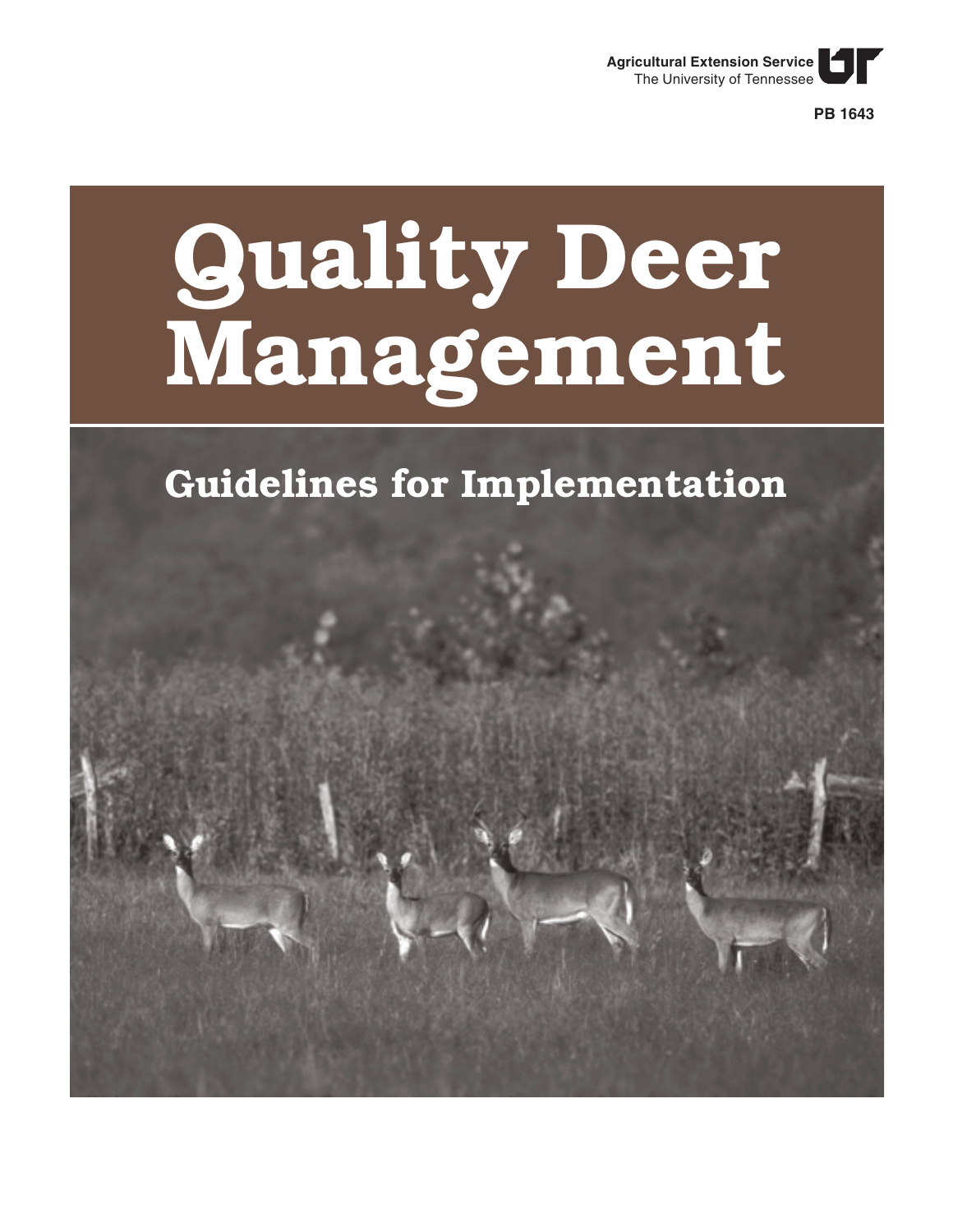

cover photo by Bill Lea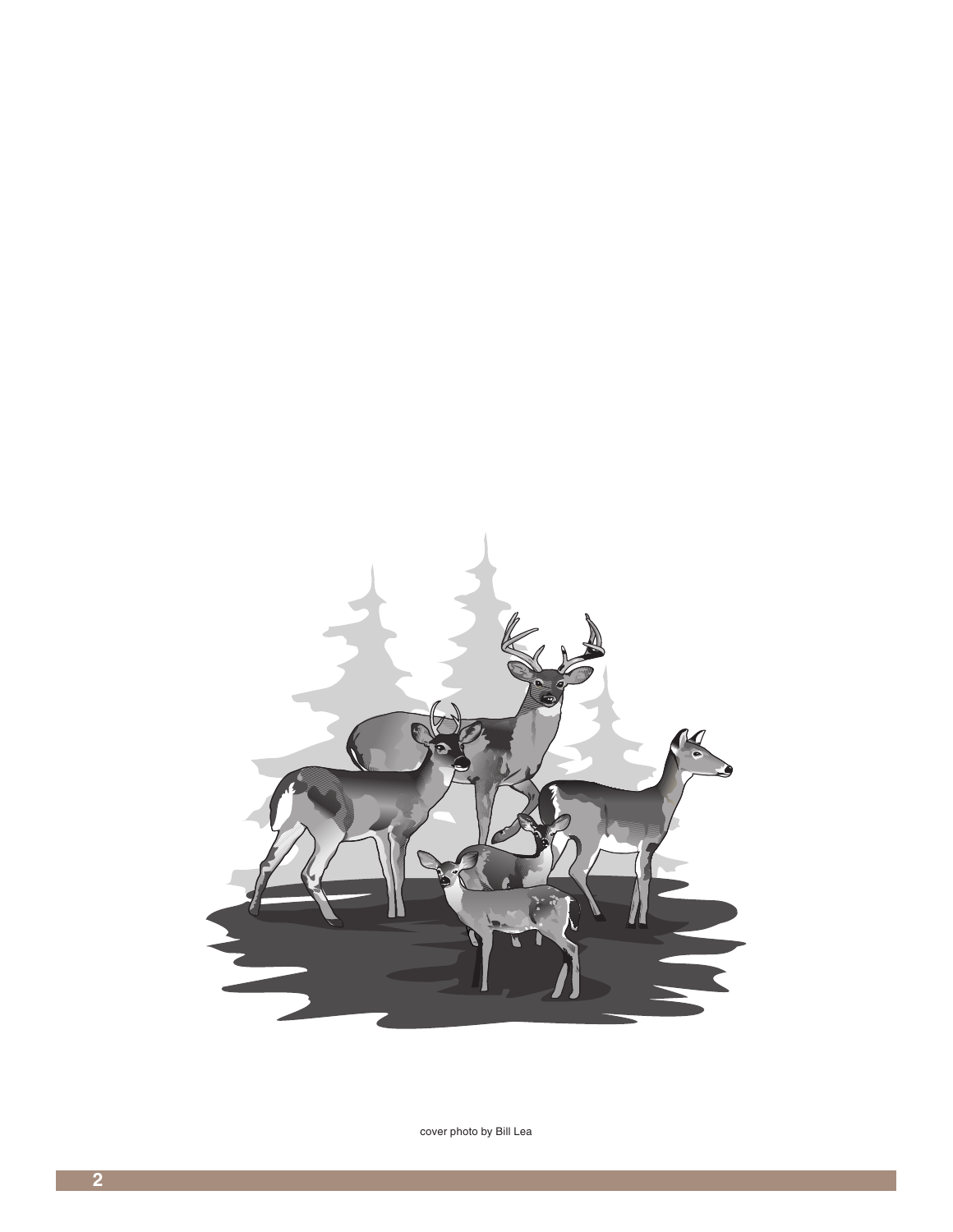### **Contents**

|                                                                                                                | 4  |
|----------------------------------------------------------------------------------------------------------------|----|
| Nutrition - A Manageable Agent 2008 2009 2009 2010 2020 2021 2022 2023 2024 2024 2022 2023 2024 2022 2023 2024 |    |
|                                                                                                                |    |
|                                                                                                                | 8  |
| Implementing Sound Deer Management on Your Property _____________________________ 8                            |    |
|                                                                                                                |    |
| What About Shooting Does?<br>Minat About Shooting Does?                                                        | 9  |
|                                                                                                                |    |
|                                                                                                                |    |
| How Do You Age Deer by Looking at the Jawbone? _________________________________12                             |    |
| Using Infrared-triggered Cameras to Estimate Deer Populations ___________ 14                                   |    |
|                                                                                                                |    |
|                                                                                                                |    |
| Southwest Quality Deer Management Cooperative ____________________ 19                                          |    |
|                                                                                                                |    |
|                                                                                                                | 24 |
|                                                                                                                | 25 |
|                                                                                                                | 27 |
|                                                                                                                | 29 |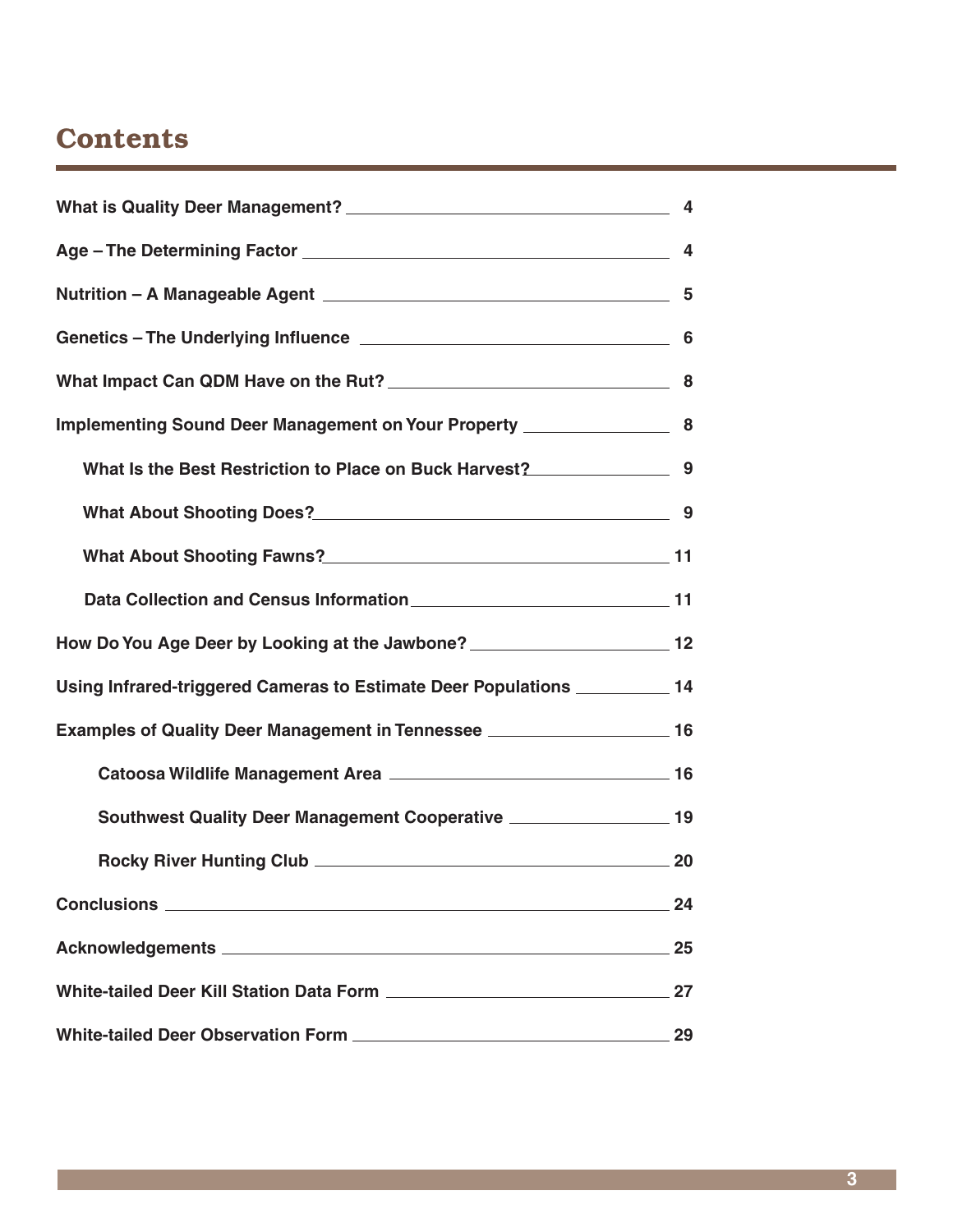# **Quality Deer Management**

## **Guidelines for Implementation**

*Craig A. Harper, Associate Professor Forestry, Wildlife and Fisheries*

**What Is Quality Deer Management?**

**Helped restorcially, deer managers have concentrated on increasing deer populations by protecting antierless deer from harvest. This approach helped restore deer populations from all-time lows in istorically, deer managers have concentrated**  on increasing deer populations by protecting antlerless deer from harvest. This approach the early 1900s. Presently, the deer population in North America exceeds 30 million. Although deer populations may be low in some areas (e.g., the southern Appalachian region of east Tennessee and western North Carolina), deer herds are well established over most of their range and, in fact, are overpopulated in many areas. Today, progressive managers concentrate on improving herd quality where deer populations are established.

Quality deer management (QDM) is a strategy and philosophy that involves managing deer herds in a biologically and socially sound manner within existing habitat conditions. Simply put, **QDM is sound deer management**. QDM is **not** trophy deer management, where emphasis is placed on producing bucks with antlers large enough to qualify for the Boone and Crockett (B&C) Record Book. Also, QDM is not just about shooting does. QDM encourages active participation in an antlerless deer harvest **where appropriate** and advocates the protection of young bucks. The recommended antlerless harvest should be determined by deer density, sex ratio, habitat conditions and landowner objectives. Hunters practicing QDM, in essence, become managers by improving the age structure (allowing yearling bucks to survive to maturity) and sex ratio (harvesting adequate numbers of does), managing the habitat and keeping detailed records on deer observed and killed.

It is also important to realize QDM is not about putting a "monster buck" behind every tree. Further, practicing QDM will not necessarily make the deer on your property look like those from Alberta, Wisconsin, Illinois, or south Texas. Every area has its own limitations, from

the genetic makeup of the deer herd to soil fertility to land-use practices (with many others in between). As a hunter/landowner interested in managing deer, you must realize these limitations and concentrate on allowing the deer herd in your area reach **its potential**, without unrealistic expectations. Managing a deer herd is complex and influenced by many factors, many of which are not fully understood. Nonetheless, there are three factors that greatly influence a deer management program: age, nutrition and genetics.

#### **Age — The Determining Factor**

Age structure is arguably the most important factor in a quality deer herd. The presence of mature deer helps ensure normal social behavior within the herd. Mature bucks and does maintain a dominance hierarchy, whereby the "fittest" bucks do the majority of breeding and the older does command the best habitats, providing increased recruitment and higher fawn survival.

In many areas across the country, more than 80 percent of the bucks harvested annually are yearlings (1½ years old). In other words, if a deer with antlers (of any size) walks out, it is shot. How can you expect to see mature bucks on your property when they are shot at 1½ years old? As one writer put it, "There is no such thing as a big spike, and a dead one won't grow!" Bucks achieve maximum skeletal growth at 2½ years old, but do not reach their peak weight until 4½ or 5½. Further, maximum antler length and weight are not reached until bucks are 5½ to 6½ years old.

A common response by hunters regarding QDM is: "If I let a small buck walk by, someone else will shoot it." That may be true, especially if the property is relatively small (<2000 acres), broken-up, or linear in shape. The attitudes and practices of hunters on adjoining properties definitely affect deer management on small areas.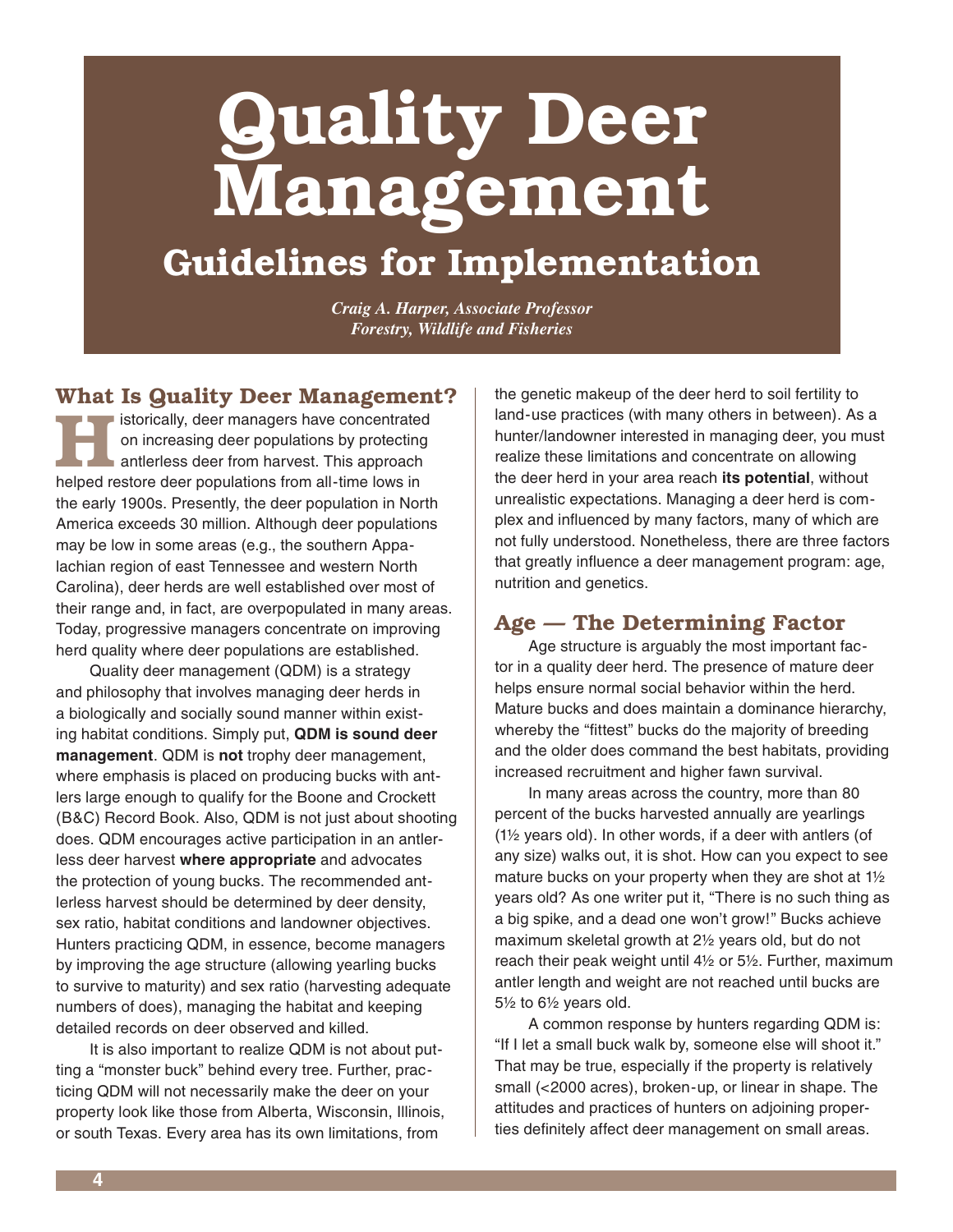Although small properties are not large enough to contain home ranges of several bucks, a successful deer management program is possible. **Cooperation is the key**. If the property you hunt is relatively small, talk to neighbors and encourage them to form a deer management cooperative. Many hunters/landowners have reported that when they began harvesting larger deer, QDM became contagious and adjoining landowners wanted to know how they could get in on the action. The old adage, "Nothing ventured, nothing gained," certainly applies here. For every movement away from tradition, there must be a leader. For your area, that may be you.



Relatively small areas (<2,000 acres) are not large enough to encompass home ranges of several bucks. Thus, these deer spend a considerable amount of time on adjacent properties.

#### **Nutrition — A Manageable Agent**

Available nutrition varies widely from area to area and influences body size, antler size, reproductive success, fawn survival and timing of the rut. It is important to realize body growth, maintenance and survival of an individual (buck or doe) takes precedence over antler growth, fawn production and lactation. For example, a buck restricted to a diet averaging 10 percent protein will not achieve optimal antler growth. Likewise, healthy adult does ( $\geq$  2½ years old) normally produce two fawns per year; however, a mature doe in poor physical condition may give birth to only one fawn per year, if she gives birth to any at all. Once born, fawns nursing malnourished does may suffer increased mortality because of inadequate milk production. Studies have shown survival of fawns from malnourished does can be less than 10 percent, whereas fawn survival from healthy, well-nourished

does may exceed 95 percent. Poor nourishment also can affect (delay) the timing of estrus and increase the gestation period. When estrus is delayed, date of birth is delayed. Gestation periods for underfed does may be extended by a week or more. Fawns born later in the summer (July – September) do not have as much time to grow and build fat reserves as those fawns born earlier (May  $-$  June). This influences survival through the first winter, the percentage of doe fawns that reproduce and antler growth of buck fawns the following year (as yearlings).

Providing adequate nutrition to the deer herd requires maintaining the population in balance with the available habitat. Often, this requires shooting does, which goes against tradition in some areas and has been met with resistance. This mentality originated when deer numbers were low and populations were being established through restocking efforts. Today, where populations have been re-established, an antlerless deer harvest is not detrimental — it is necessary! As Tennessee was being settled, "natural" predators of deer (e.g., mountain lions, red wolves, black bears, bobcats) were eradicated or severely reduced in number. Now, regulated hunting is the primary means of keeping the deer population in balance with the available habitat. When deer populations exceed the land's carrying capacity, other wildlife species suffer as well. Overabundant deer can decimate the forest understory, which negatively affects the food, cover and structural requirements of other species, including wild turkeys, ruffed grouse, songbirds, small- and mid-sized mammals, salamanders, and raptors. In effect, a poorly managed deer herd can alter the entire forest community.



Each property contains a set amount of resources, which can support a limited number of animals. The resource in limited supply determines the carrying capacity of that property. The browse line evident in this photo indicates the deer herd has exceeded the carrying capacity. In this example, food is a limiting factor.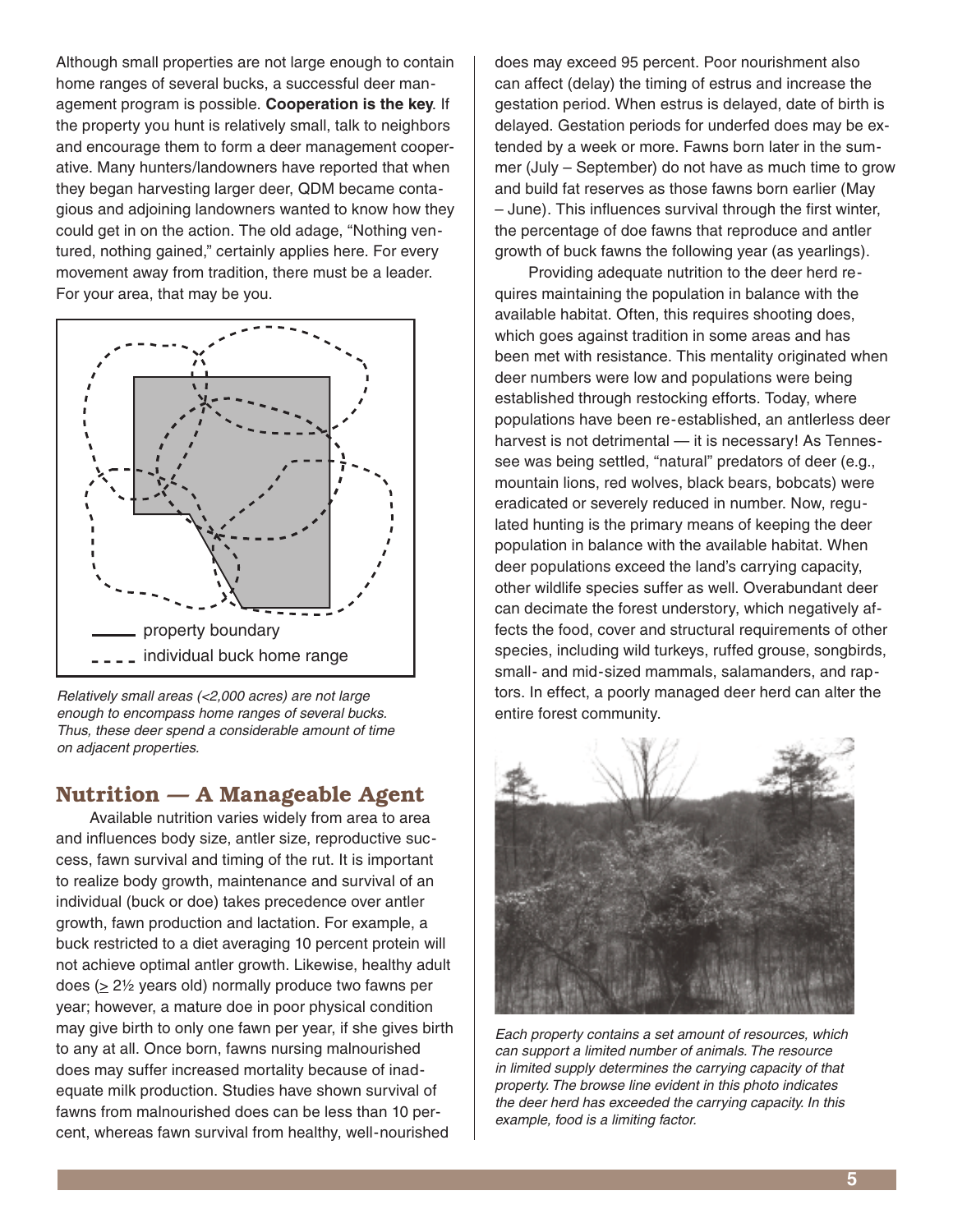

When deer populations are above carrying capacity, the number of fawns born per doe is reduced. This is dictated by available nutrition and stress. When populations are kept below carrying capacity by including does in the harvest, available nutrition is increased and more fawns are born per doe. In Area A, only three fawns per 10 does are born annually. On Area B, more than twice as many fawns are born each year from HALF as many does. The optimum sustained yield is that harvest level where the population is kept below carrying capacity and recruitment is at its highest. Note that both populations shown above have an equal number of deer. Where populations are established, this type of management requires a certain number of does to be killed each year.

By keeping the deer population below the carrying capacity of the available habitat, more forage (nutrition) is available per deer. Thus, does are healthier, reproductive success is higher and more does are able to carry two fawns. Ironically, this can result in a greater deer harvest each year. Depending on the relationship of the population and the carrying capacity, an "optimum sustained yield" can be achieved where a relatively high reproductive rate allows an abundant harvest each fall. With highquality habitat and increased nutrition, the percentage of doe fawns that breed their first fall increases (sometimes up to 25 percent). Also, a higher percentage of yearling does produce two fawns instead of one. Because fawns are born at approximately a 1:1 sex ratio, more bucks may be born each year. Therefore, in some areas, you actually can increase the number of bucks born by shooting more does.

Along with population management, habitat management is essential to ensure deer receive optimum nutrition. To provide increased nutritional benefits to a deer herd, 2 to 5 percent of a management area may need to be planted in quality warm- and cool-season food plots (as opposed to tall fescue or orchardgrass) properly distributed across the property (see **Planting Chart for Wildlife Food Plots in Tennessee**, SP 550-A). This strategy helps prevent overgrazing and provides nutrition on a year-round basis, especially during late summer and late winter stress periods. Other habitat management practices that can improve the quantity and quality of forage available to deer (thus increasing carrying capacity) include: forest management (e.g., timber harvest and/or thinning), controlled burning (both old fields and woods — especially after thinning), using selective herbicides, and planting soft and hard mast-bearing shrubs and trees (especially in hedgerows designed to break-up fields larger than two acres).

#### **Genetics — The Underlying Influence**

Factors influencing genetic quality are complex. It is important to realize genetic traits are determined and passed on by both sexes, not just males. Antler characteristics, as well as other physical traits, are genetically based but influenced by environmental factors. That is, **the genetic potential of any deer herd can never be expressed until adequate nutrition is available and the animals are able to reach maturity within a sound social structure**.

The most-discussed topic regarding genetics is whether or not spike yearling bucks are genetically "inferior" to fork-antlered yearlings. Several studies have addressed this question and researchers are not in complete agreement. Some claim larger-racked yearlings (6 – 8 points) produce antlers with a higher average gross B&C score and more mass at maturity than small-racked yearlings (spikes and forkhorns). Other studies have suggested these smaller yearlings are the result of later birthing dates, young age and/or inadequate nutrition — not genetics — and that there is little to no difference in antler score or mass once those bucks reach 3½ and 4½ years of age. Nonetheless, the question remains: Should spikes be culled in a QDM program? To answer that question, other questions should be addressed and several factors taken into consideration.

To begin, how many acres are being managed? If the area cannot "contain" the majority of dispersing yearling bucks, those 6- and 8-point yearlings **not** culled may be moving  $\geq$  3 – 5 miles away during or after the hunting season, never to return. Concurrently, spikes from neighboring properties are likely moving in and establishing home ranges on that same property where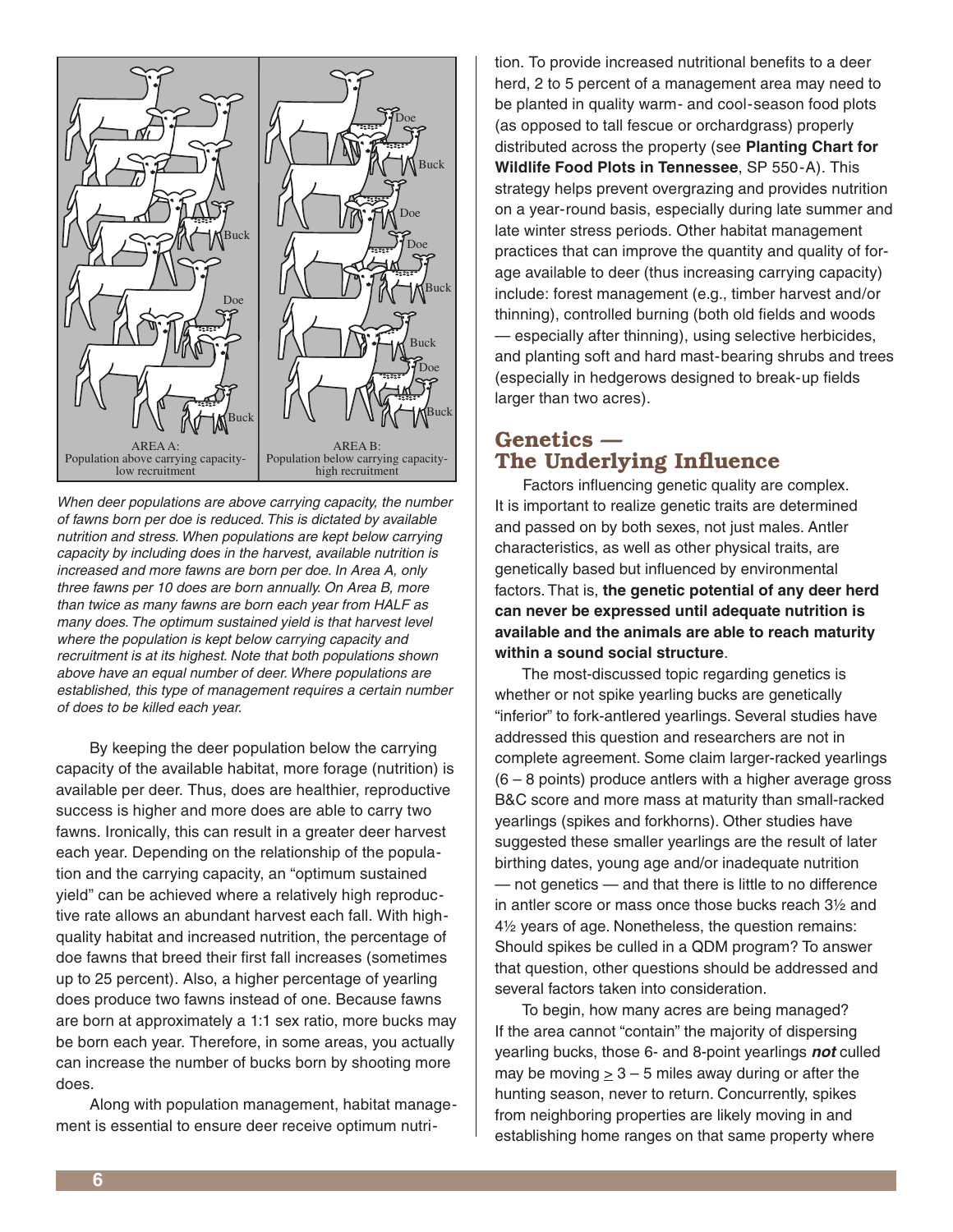other spikes were culled. If spikes are culled, were they born on that property (with adequate nutrition) or born several miles away on another property (where habitat management has not been practiced and nutrition is a limiting factor)? In terms of genetic **potential**, those deer could be equal!

Is adequate nutrition available to the deer herd, especially during stressful periods (late summer, late winter)? In areas with poor habitat, spike yearlings are quite common. One study in Florida found **all** yearling bucks were spikes. In this scenario, if spikes were culled, eventually there would be no deer! Even on properties with quality habitat, available nutrition can be a limiting factor during years with poor rainfall, which can affect the percentage of spike yearlings in the buck population.

Is the social structure sound, or is the herd overpopulated and skewed heavily in favor of does? Many deer herds are never able to express their genetic potential because the vast majority of the buck population are yearlings. In this situation, nearly every buck has the opportunity to breed, and yearling bucks (not necessarily the dominant, most vigorous bucks as nature intended) are able to breed the majority of does. Overpopulation obviously limits nutrition, but too many animals also can limit animal performance in other ways. As deer density increases, stress does also, which can negatively affect the physical and physiological condition of the herd. Studies in Michigan showed social stress within high-density deer herds led to decreased antler size and a higher percentage of short spikes as yearlings, even when an overabundance of high-protein supplemental feed (pellet ration) was available year-round.

Can hunters on the management area (hunting club or lease) recognize a 10-point difference in antler score? That is, would a 4½ year-old buck (that was an 8-point yearling) scoring 130 B&C points be "greater" than a 4½-year-old buck (that was a spike yearling) scoring 120 B&C points? What is "statistically greater" may not be different at all in the hunters' eyes. And, it certainly does not mean the animal is "inferior." It is relatively common to hear of a buck with "huge" antlers that was defeated in a fight and driven off by another mature buck with a smaller rack. This is where the tire meets the road. The buck that breeds **is** the "superior" animal, the one passing on his genetic traits!

> Do you think spikes should be "culled" ? This photo sequence shows the progression of a buck that produced spike antlers as a yearling. This is a wild, free-ranging deer, not one in a fenced-in area. By the time he was 3½ he had "caught-up" with the other bucks in his age class. Note the increased mass at 4½ years. This is what is possible when deer are allowed to express their genetic potential, but they have to reach maturity! This photo sequence is a common scenerio and provides evidence that spikes should not be culled in a QDM program.











**Progression of Buck No. 40 – note the ear tag in each of the photos**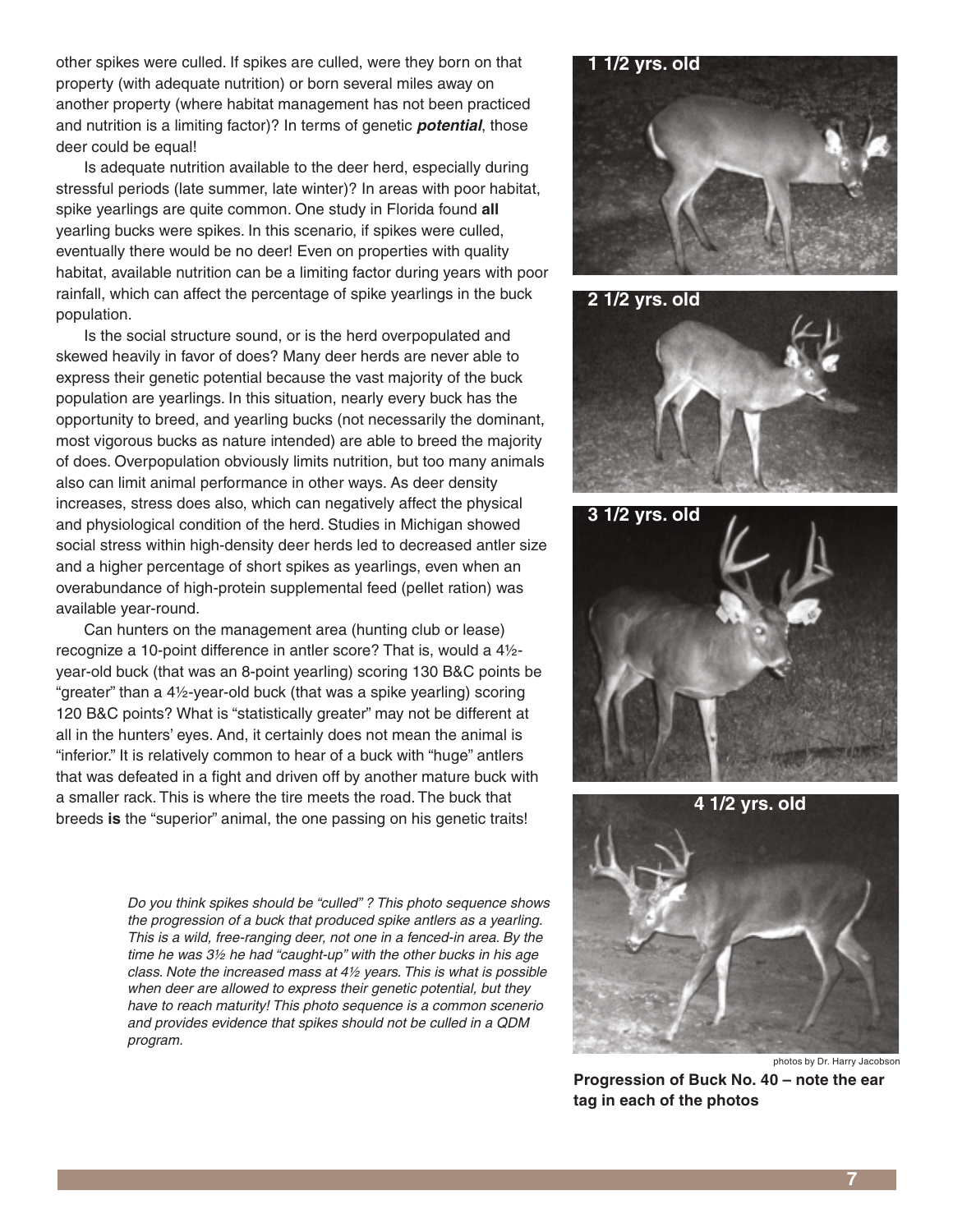QDM, as a management philosophy, is **not** trophy management. It is a program designed to promote healthy deer and healthy deer herds with a sound social structure **in a given area**. It is important to keep in mind that every area is not going to produce deer of the same size as those in areas such as Iowa and Saskatchewan. Therefore, **genetics should not be a real consideration for landowners/hunters participating in a QDM program** (as opposed to a TDM program). Rather, the goal should be to manage the existing deer herd and enable it **to be all it can be**. Ample data exists showing yearling bucks with small antlers (i.e., 2- or 3-pointers) are able to produce "quality" racks if given an opportunity to mature where adequate nutrition is available. Even if a local deer population exhibits "poor" genetics or is restricted to poor habitat conditions, buck size can be increased by improving the social structure of the herd and allowing bucks to reach older age classes  $(4\frac{1}{2} - 5\frac{1}{2})$ years old). This will lead to "better-sized" bucks in a given area, even if "better" is not equal to "Iowa-sized." Remember, let him go and he will grow.

Genetic diversity is not a problem for most deer populations. For example, in Tennessee, deer from seven states (North Carolina, Wisconsin, Kentucky, Maryland, Michigan, Virginia and Texas) were used to restock the state's deer herd between 1932 and 1985. This suggests the white-tailed deer herd in Tennessee is represented by at least three subspecies. One thing is certain, and agreed on by everyone: The genetics of a herd cannot be fully realized until the age structure is balanced and nutritional levels are high. Only after this is accomplished (through appropriate harvest levels and habitat management), is the herd able to show its genetic potential.

#### **What Impact Can QDM Have on the Rut?**

The rut is influenced by many factors, including photoperiod, sex ratio, age structure, nutrition, genetics and weather. Of these, hunters can influence sex ratio, age structure and nutrition.

Research has shown that a doe entering estrus (heat) is receptive to breeding for at least 24 hours (and perhaps longer if not bred during the first 24 hours). While in estrus, a doe may be tended by a buck for a day or more. If a doe is not bred during her first estrous period, she may recycle in about 28 days. In areas where traditional hunting practices (i.e., buck-only or a limited doe harvest) have, over time, resulted in overpopulated deer herds skewed heavily in favor of females, it is possible that many does are not bred during their first estrous cycle. This can result in a prolonged breeding season and, consequently, a prolonged fawning season.

From a hunting perspective, a prolonged breeding season causes a "trickle" rut, with sporadic rutting activity spread out over a long period. Typically, there is much less "signpost" activity (i.e., rubs and scrapes) in these areas. A prolonged fawning season results in many lateborn fawns, which are handicapped by poor-quality nutrition during late summer and a shorter period for growth before winter. Because of these setbacks, late-born buck fawns typically produce only spike antlers the following fall when they are yearlings.

An adequate doe harvest can create a more even sex ratio and result in a greater percentage of does being bred during their first estrous cycle, which can bring about a shortened, more intense rut. By allowing bucks to survive to maturity, they begin to establish a dominance hierarchy. With a balanced sex ratio and improved age structure, real competition occurs between mature bucks for breeding rights. Thus, rutting activity is pronounced, with increased signpost rubs and scrapes, and hunters experience a very noticeable and exciting rut. So, if you're a deer hunter, it's a good time to be in the woods!

#### **Implementing Sound Deer Management on Your Property**

A successful QDM program does not happen overnight. It may take a few years to change the quality of the deer herd and available habitat. In addition, it is essential to be able to communicate and work with others. Suggesting a new idea to people who have deeply ingrained opinions can be frustrating and demands persistence coupled with a considerate attitude.

To implement a sound deer management program, you must set realistic goals and collect the appropriate data. Every group should strive to 1) collect and record data, 2) maintain the deer population within the carrying capacity of available habitat, 3) improve the buck-to-doe ratio and 4) improve the herd's age structure. It is important to involve a group of hunters who believe in the philosophy of QDM and are dedicated to making the program successful. One or two hunters who don't cooperate can cripple the chances of success by killing yearling bucks, not shooting does and/or not collecting data.

**8**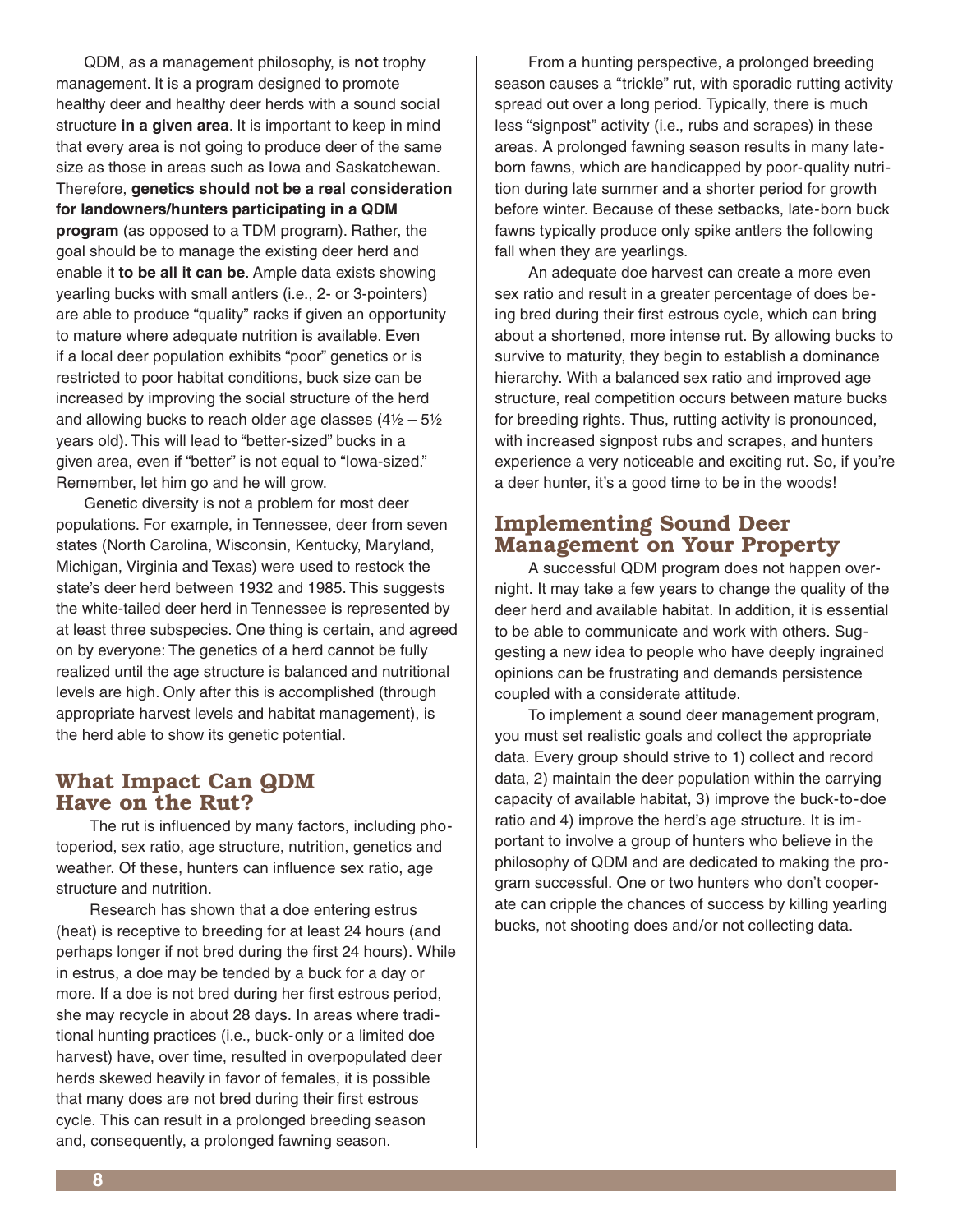#### **What is the Best Restriction to Place on the Buck Harvest?**

The most popular restrictions used to protect yearling (1½ years old) bucks and many 2½-year-old bucks include point restrictions (i.e., a buck has to have a certain number of total points or points to a side before it can be taken) and spread restrictions (i.e., only bucks whose antler spread is greater than a predetermined width can be taken). **There is no best restriction for all areas**. Restrictions implemented in a particular area should be based upon the antler characteristics of bucks in that area. This cannot be determined until data have been gathered over one or two years. For example, in one area, an 8-point limit may effectively protect all of the yearling bucks and 50 percent of the 2½-year-olds. In another area, 30 percent of the yearling bucks may have 8 points or more; therefore, this restriction would allow cropping yearling bucks with the highest potential for the following year. If available, data collected by state wildlife officials (or other hunting clubs) from bucks killed in surrounding areas may be used. In general, for most areas, a spread restriction of 15 inches (the approximate distance from ear tip to ear tip has been very effective in protecting more than 95 percent of the yearling bucks and, in some cases, as much as 40 percent of the 2½-year-old buck population. How much of the 2½-year-old population you wish to protect is up to you. That is, use restrictions that best help you meet your management goals and objectives.



One of the most reliable harvest restrictions used to protect yearling bucks is a spread restriction of 15 inches — the approximate distance from ear tip to ear tip. Point restrictions (e.g., 3 or 4 points on a side) may protect spikes and forkhorns, but not those yearlings with the highest potential for the following year (i.e., "basket-racked" 6- and 8-pointers). The yearling buck pictured above would not be harvested with a 15-inch spread restriction. Regardless, restrictions implemented should be based upon antler characteristics of bucks in the managed area.

To maintain a sound deer management program, the average age of bucks killed should exceed 2½ years. Obviously, if yearling bucks are not shot, the average age of bucks killed will be above 2½ years. The dressed weight of 2½-year-old bucks in Tennessee should exceed 110 pounds. If the average dressed weight is below 130 pounds, nutrition is probably limited. This may be a result of overall poor habitat (e.g., vastly forested areas with little early regeneration available) or an increasing deer density that has reached carrying capacity, or it may be from natural fluctuations in available nutrition following certain weather conditions (e.g., reduced rainfall limiting forb production). If excessive browsing is evident, the doe harvest should be increased.

Restrictions for buck harvest should not be set in stone, especially in areas where the deer population needs to be lowered. After a few years of implementing a QDM program, the average size of yearling and 2½-yearold bucks should increase. Increased nutrition (provided through habitat management and/or an appropriate doe harvest where needed) coupled with earlier fawning dates (late May – early June) should produce an increase in the average number of points and average spreads among these age classes.

One last point to consider when implementing a deer management program is to have fun! Do not get so caught up in adhering to restrictions that hunting is not enjoyable. Although some type of fine or penalty may be required to keep hunters from killing "non-legal" bucks, these penalties can cause some members to become disenchanted and lose interest in the program. Each club should think carefully when setting guidelines and rules. Even experienced hunters occasionally make mistakes. Consider youngsters. It may be more important to allow a child who has never killed a deer before to shoot a forkhorn, if it is the only opportunity, than to let the deer pass by. Only you can make that call.

#### **What About Shooting Does?**

A major objective in a sound deer management program is to establish and maintain a 1:1 adult sex ratio. This is achieved through a doe harvest. Because a 1:1 ratio can be difficult to reach, it may be more realistic to strive for a 1:2 buck to doe ratio, at least initially. The effect of a doe harvest is related to deer density, sex ratio and habitat quality. Where there are well-established deer populations, a general rule is to shoot 1 doe per 50 – 100 acres each year. The goal is to maintain the deer herd below carrying capacity and keep recruitment high. At least 80 percent of the does harvested should show sign of lactation, or being "in milk." This indicates a high level of productivity. If the lactation rate is below 80 percent, deer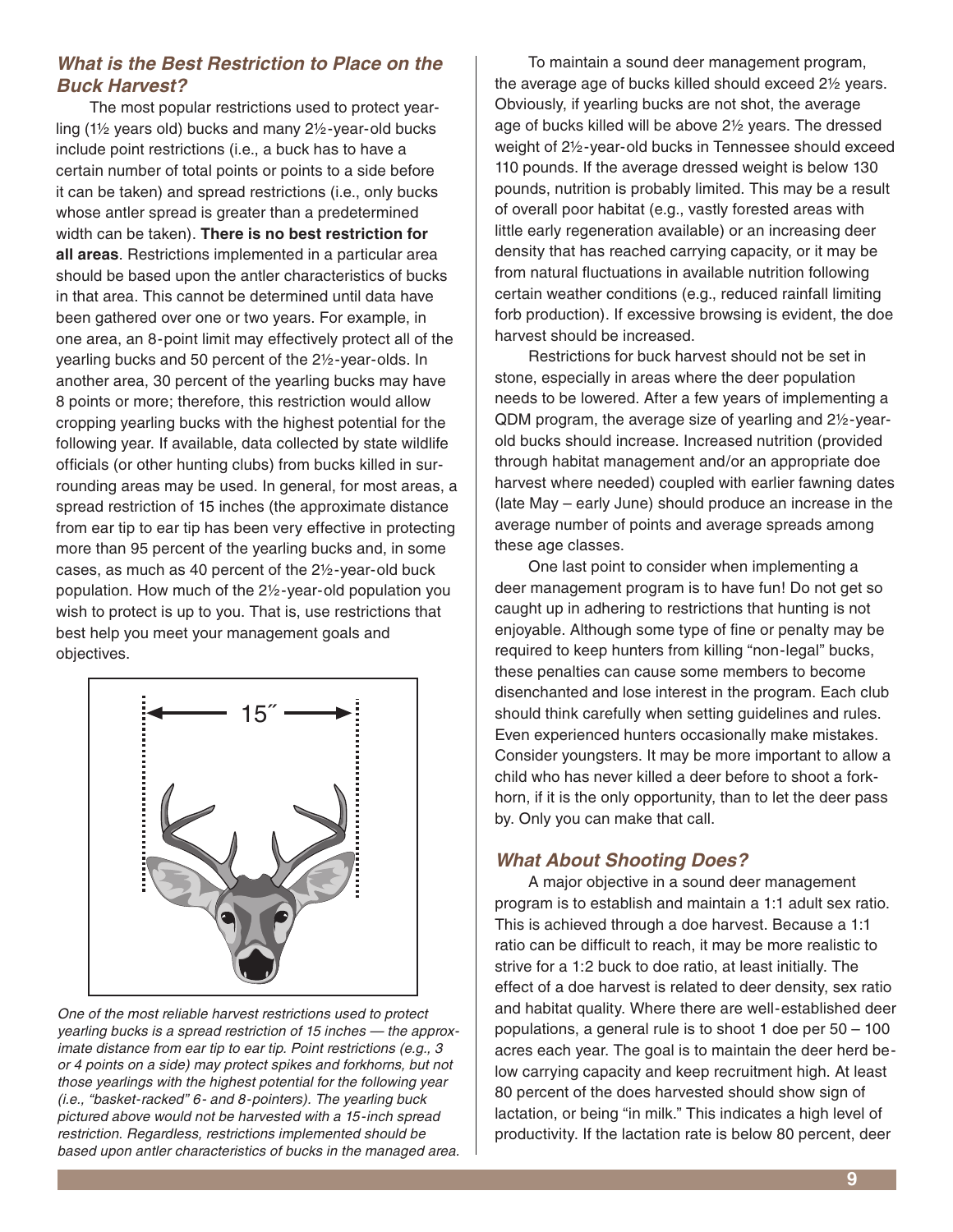density may be too high for the available habitat and an increased doe harvest may be recommended. Be aware that increased fawn mortality can make the lactation rate appear low. To determine if does have been lactating, strip the teats or cut into the udder and check for the presence of milk. Use caution when determining lactation rates because **sign of lactation depends entirely on timing**. Approximately one month after fawns have been weaned, milk remaining in the udder will begin drying-up. Depending on the timing of the rut and deer density, does may continue to nurse fawns into September or October; thus, lactation may be evident later in some areas than others. Be careful not to determine lactation is low by examining does that might have already dried-up.

Some folks fear if they shoot a doe with a fawn, the fawn will die of starvation. Fawns usually double their birth weight at roughly 2 weeks, begin grazing soon after and triple their birth weight by the time they are 1 month old. They become functional ruminants when they are approximately 2 months old and are essentially weaned by 10 weeks of age—about the time they lose their spots. Research has shown survival of orphaned fawns is not affected once they have become functional ruminants, at which time they normally weigh 30 pounds or more. In areas with overabundant deer populations and skewed sex ratios, it is not uncommon to observe fawns with spots into September and October.

Another factor to consider is that adult does normally force their buck offspring to disperse by the time he is 18 months old. Research has shown yearling buck dispersal takes place primarily in late spring/early summer (when 12 months old) or the following fall (when approximately 18 months old). Dispersing bucks typically establish their home range several miles from where they were born. This is nature's way of preventing inbreeding. Buck fawns whose mothers were killed during the hunting season may remain in that area because the doe is no longer a factor in dispersal.

Research has shown the number of fawns per doe increases with age (the average number of fetuses per doe is consistently higher among does 3½ years old and older). It is also known that mature does command the best habitats during the fawning and nursing periods,

> Overall, adult does are larger than fawns and have rectangular-shaped bodies with long heads and necks. Fawns tend to be "blocky" and have relatively short faces. On fawns, the distance from the tip of the nose to the center of the eye is nearly equal to the distance from the center of the eye to the ear hole. On adult does, the distance between the eye and nose is considerably longer than the distance between the eye and the ear.

while younger does may be relegated to sub-optimal habitats through competition. Thus, more mature does may produce larger, healthier fawns. Experience helps them better protect their fawns from predation, which leads to increased fawn survival. As a result, it is certainly not necessary, and may not be advisable, to selectively shoot older does.

So, which is the "best" doe to shoot? If you are trying to reduce deer density, pick the first one that offers a clear shot for a quick, clean kill! It is impossible to tell the exact age of a doe just by observation. Does achieve maximum skeletal growth when 2½ years old and generally reach peak weight and girth measurements at 4½ to 5½ years old. It is, however, relatively easy to distinguish an adult doe from a fawn. Adult does are more rectangular in shape with long heads and necks; fawns are "blocky" with short heads and necks. Another key in identifying fawns is the length and shape of the face and head. Adult does have much longer faces than fawns. On an adult doe, the distance from the tip of the nose to the center of the eye is longer than the distance from the center of the eye to the ear hole. With fawns, these distances are nearly equal.

Another consideration concerning the doe harvest is timing. Many hunters make the mistake of holding off shooting does until they are finished "buck hunting." The **appropriate number of does should be shot as early as possible**. This is important both from a biological and a management perspective. By shooting does earlier in the season, more nutrition is then available throughout the fall for the remainder of the herd. Fewer does in the population come November results in a higher percentage of does bred during their first estrous cycle, which leads to earlier birthing dates and the associated advantages discussed earlier. Finally, if does are not shot early in

> (and throughout) the season, recommended harvest levels are often not met.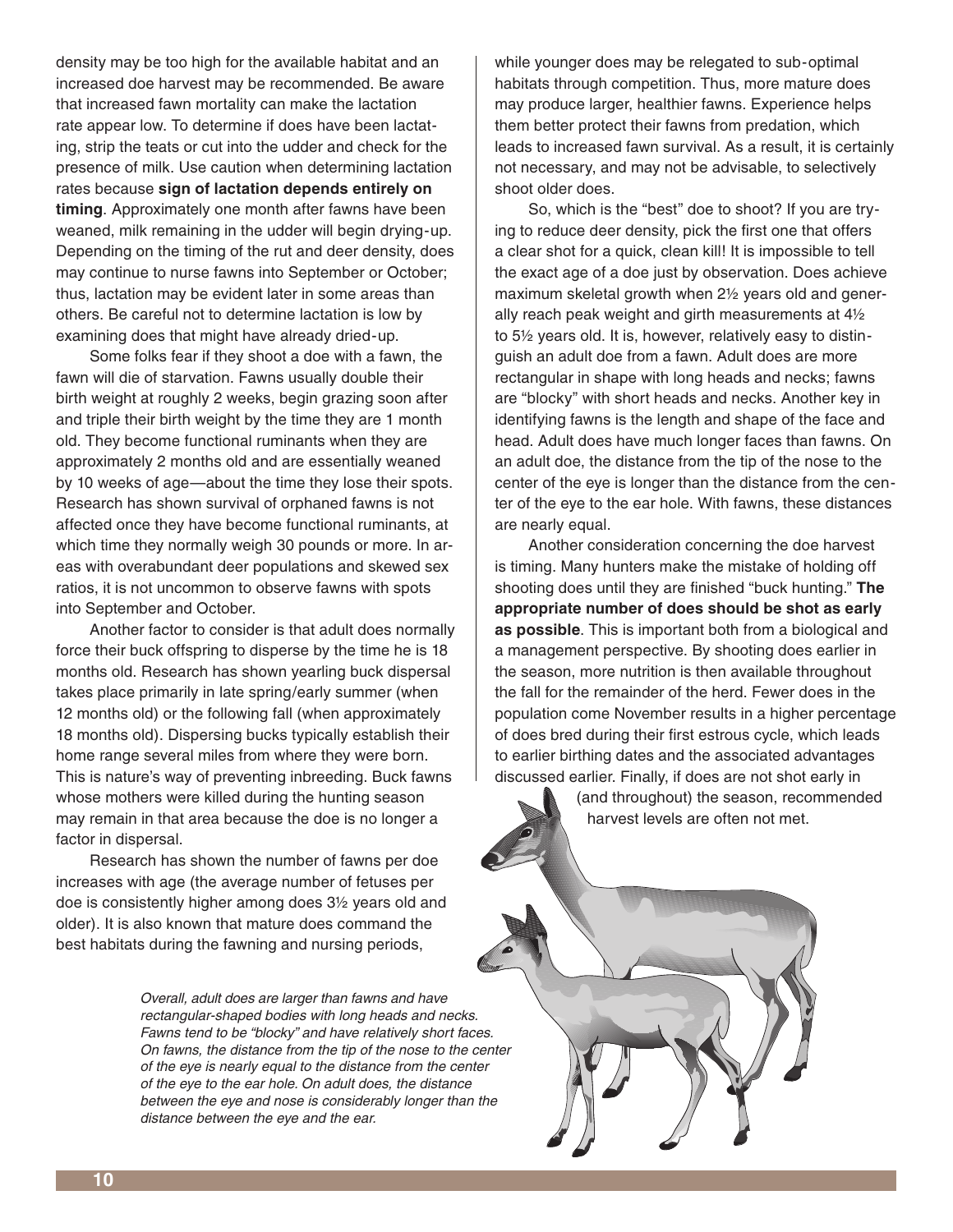#### **What About Shooting Fawns?**

Fawns suffer the highest annual mortality rate of any age class. A considerable amount of this mortality takes place in winter, especially up North and in other areas where the carrying capacity has been exceeded and relatively little winter food is available. In these situations, fawns offer a "surplus" for hunters—deer that are going to die anyway. It has been argued that when fawns comprise a relatively large proportion of the antlerless harvest, it allows the age structure of the does to increase while keeping the population stable. This may be desirable in areas where the deer population is not out of balance with the available habitat. Then, the benefits of having an older age-class of does can be realized. Regardless, fawns provide superior table fare!

The problem is if fawns are killed, some of them are going to be buck fawns ("button bucks"). This is not desirable from a buck recruitment point of view. Nonetheless, some buck fawns are going to be included in the antlerless harvest, so care should be taken to keep this number as low as possible. In fact, in most states, 20 – 25 percent of the antlerless harvest is comprised of buck fawns. However, when hunters are informed how to identify buck fawns, their percentage in the annual antlerless harvest may drop to 5 percent or lower. Buck fawns sometimes can be distinguished from doe fawns by the shape of their head. Developing antler bases on button bucks give the appearance of a "flattened" head, while the top of the head is more rounded on doe fawns. Do not judge the sex of fawns by the presence of "buttons," as only 5 to 10 percent of buck fawns produce polished button antlers during their first autumn. For those that do, it usually does not occur until December and they are normally shed in March.



Distinguishing buck fawns from doe fawns and yearling does  $(1<sup>1</sup>/<sub>2</sub>$  years old) sometimes can be accomplished by studying the shape of the head. The top of the head of buck fawns appears "flattened" as pedicels develop. The top of the head is more rounded on doe fawns and yearlings. Be aware that buck fawns may be larger than doe fawns; therefore, size is not always an indicator of sex or age.

To avoid killing buck fawns, it is wise not to shoot "lone" antlerless deer, especially when hunting over a food plot. Buck fawns often are the first deer to appear in a field to feed. Conversely, while traveling single-file in the woods, the lead doe usually is the dominant animal in the doe group. Deer are curious by nature, and oftentimes when spooked, will circle downwind to investigate the "problem." Often, the dominant doe leads this investigation. When all the deer in a doe group appear to be the same size and you are unsure of which animal to take, watch for behavioral clues. Adult does may be aggressive, or seem overly wary, while fawns are sometimes playful, chasing each other around. Again, some buck fawns are going to be shot each year accidentally. However, allowing yearling and 2½-year-old bucks to survive to the next age class is more important to the overall program than accidentally shooting a few buck fawns.

#### **Data Collection and Census Information**

A deer management program is no better than the data collected — it is the key to evaluating your success. It is important to keep accurate records on each deer killed every year and to seek assistance from wildlife biologists who are knowledgeable concerning deer population dynamics to decipher data and provide harvest recommendations. Data from deer killed should include date, deer identification number, sex, age (jawbone), weight, lactation and antler measurements (Form 813 in the back of this publication). Dressed weight, especially among fawns and yearlings, is a better indicator of overall herd condition than live weight. Collecting these data is much easier if a well-equipped check station is established on or near the property (see The Hunters' Guide to a Successful Hunting Lease, PB 1709). All hunters should be required to bring every deer they kill on the area by the check station. This should be a place where the hunters want to come! The check station should be easily accessible, well-lighted, have running water and an area where deer can be raised for weighing, dressing and/or skinning. Scales and jawbone pullers should be available with a hanging wire basket to place numbered and labeled jawbones. Also, a secure, weatherproof box or other structure should be maintained to keep data sheets. Materials needed to equip a check station are available through the Quality Deer Management Association (QDMA; 1-800-209-3337) or Forestry Suppliers, Inc. (1-800-647-5368). Biologists will provide assistance with aging jawbones if they are collected and numbered.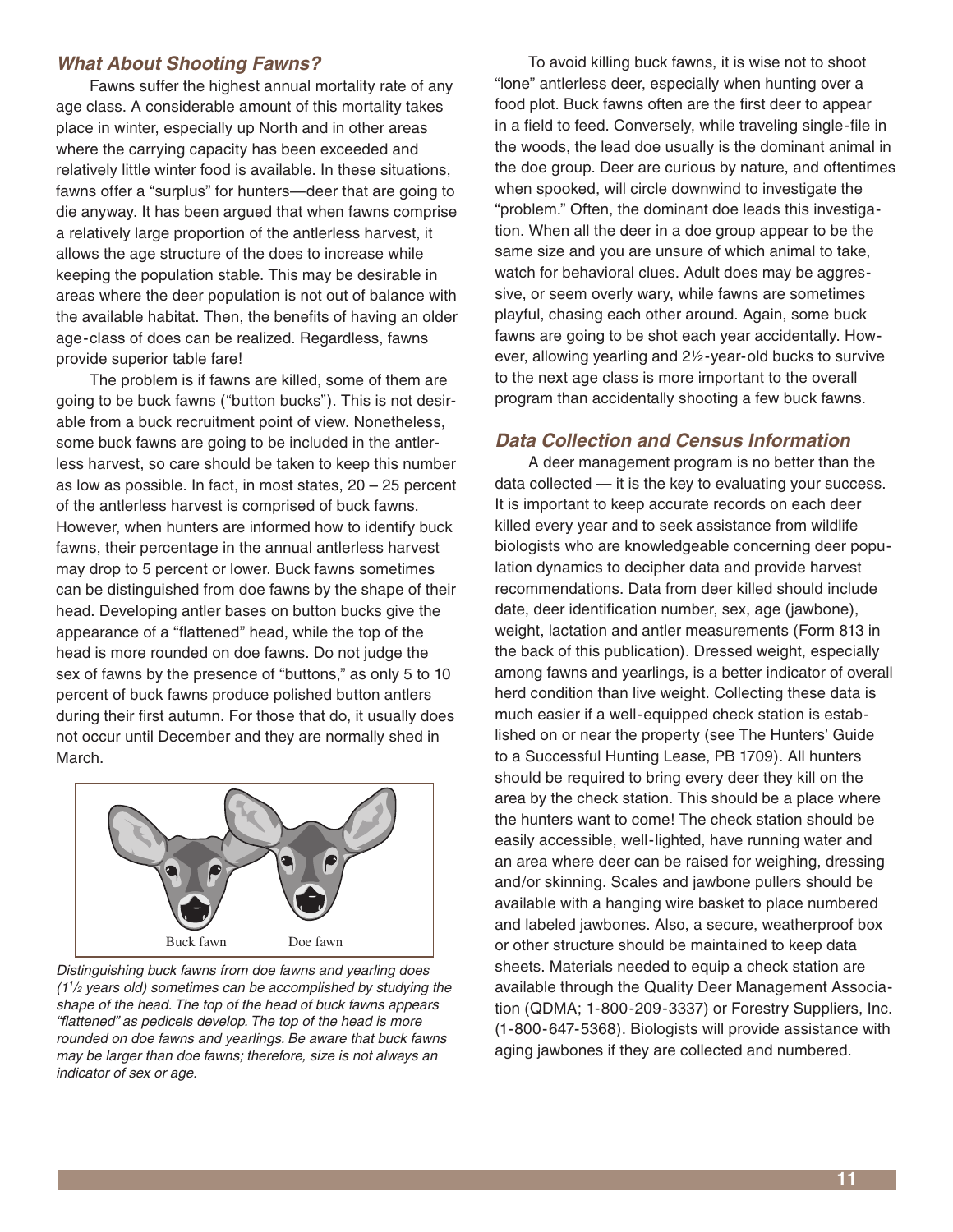#### **How Do You Age a Deer by Looking at the Jawbone?**

Two methods are commonly used to age deer — the *cementum annuli* technique and the tooth replacement and wear technique. The cementum annuli technique is similar to aging a tree by counting growth rings. As a deer ages, enamel is deposited on the external root surface of the teeth. Deposition is affected by stress brought on by seasonal and physiological changes. This technique requires specialized laboratory equipment — cutting a cross section of the tooth, coloring the tooth with dye and inspection under a microscope. This takes time and is relatively expensive to have performed. Thus, the vast majority of deer killed are aged based on the tooth replacement and wear technique, which requires only a jawbone be removed or the cheek cut away so the teeth can be inspected closely.

The tooth replacement and wear technique is based on which teeth are present in the jawbone and how much wear they have received. A jaw from a healthy adult white-tailed deer has eight teeth — two incisors, three premolars and three molars. The incisors are the teeth found in the front of a deer's mouth. Premolars and molars are located along the side of the jaw. Incisors are separated from premolars and molars by a wide gap, called the diastema. [Note: deer do not have any top front teeth (incisors), only a rough palate. As a result, vegetation bitten off by deer appears to have been torn off and has a rough edge — as opposed to vegetation snipped off by rabbits or groundhogs, which is clean and smooth. This is because rabbits and groundhogs (like squirrels and beavers) have both top and bottom incisors, which they use to "cut" vegetation. This can help you identify what animal is browsing in your woods, food plots or garden.] By determining which teeth are present, a deer can be separated into one of three age classes — fawn, yearling or adult. This is very straightforward and easy to recognize with a little practice. Aging a deer past 2½ years requires more practice and experience for an accurate estimation. Here, you will learn how to age a deer as a fawn, yearling or adult.

Fawns will have only three or four fully erupted teeth along the side of each jaw. The first three are temporary premolars (P1, P2, and P3) and are called "milk teeth" since deer are born with these teeth. Note the 3rd premolar (P3). It has three crests — this will be important later. If a 4th tooth is present, it is the 1st molar (M1). If there are only three or four fully erupted teeth along the jaw, it is a fawn.

Yearlings should have six fully erupted teeth along the side of each jaw. If the deer was born late or if killed early in the hunting season, the 3rd molar (M3) may not be fully erupted. Nonetheless, six teeth should be present along the jaw. The premolars (milk teeth) have not been replaced yet (this usually occurs after 18 or 19 months of age). Note the 3rd premolar (P3). It has not been replaced by a permanent P3 yet; thus, it still has three crests. If the jawbone has six teeth along the side and P3 has three crests, it is a yearling (1½ years old).

Adult deer >2½ years old will have six fully erupted teeth along the side of each jawbone, including three permanent premolars and three permanent molars. Once again, note P3. It is now a permanent tooth and has only two crests. This is the key to identifying adult deer from yearlings. If the jawbone has six teeth along the side and P3 has two crests, it is (most likely) an adult deer. If the animal was an early-born fawn or killed late in the hunting season (into January), it is possible that a yearling could have a P3 with two crests. This, however, will be obvious and easily recognizable, because the new P3 will be very white (unstained), show virtually no wear and may not be fully erupted.

Further aging adult deer requires evaluating the amount of wear on the teeth. Over time, the teeth wear down, increasing the width of dentine (brown) exposed along each tooth's crest. Specific age is estimated by comparing the width of dentine in relation to the width of enamel (white), while measuring overall wear. For additional information on aging white-tailed deer by the tooth replacement and wear technique, contact the QDMA (1-800-209- 3337) to receive a laminated color poster explaining the procedure in detail. These posters are excellent sources of information to pin on the wall of your check station.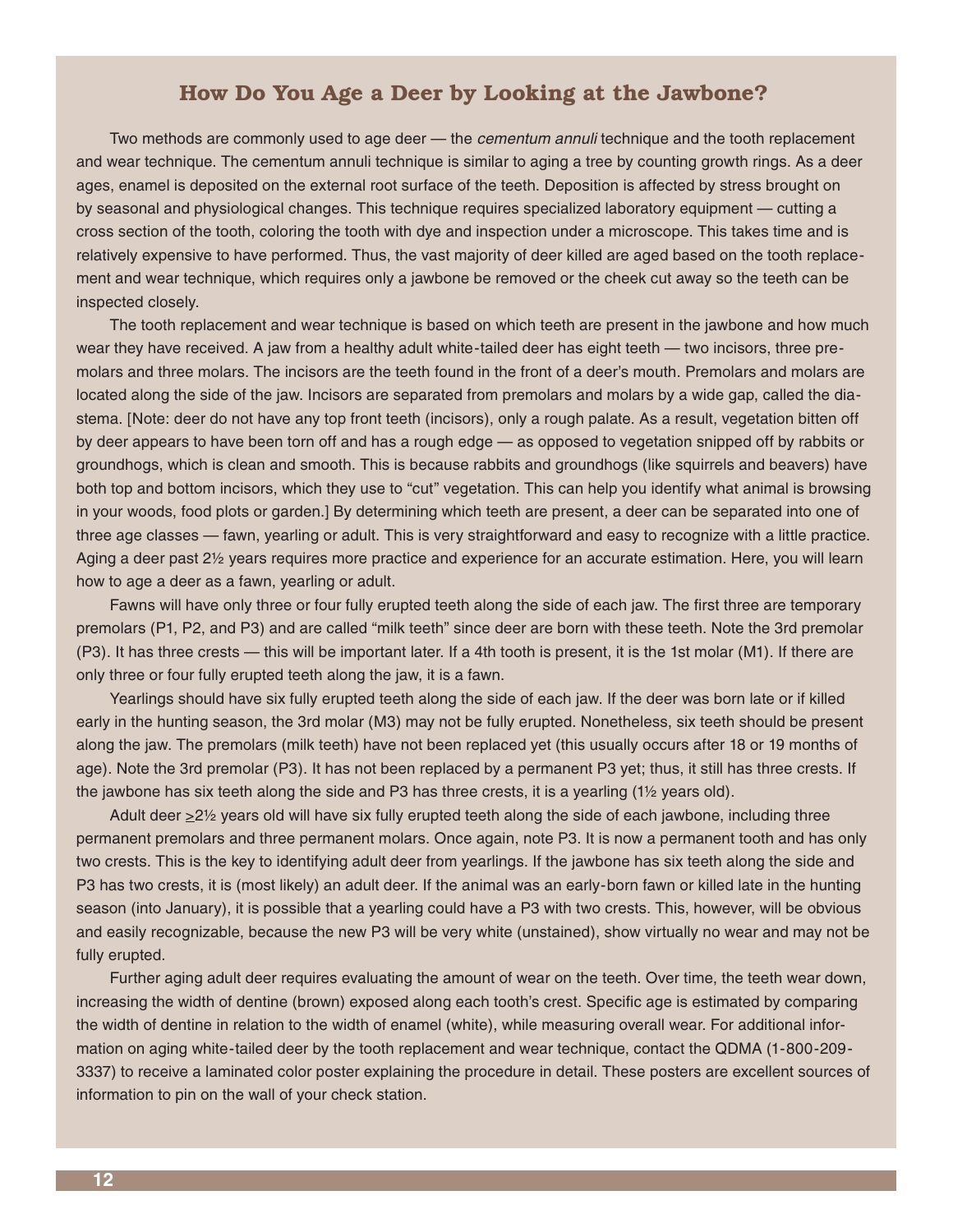

**0.5 years old (fawn jawbone)**



**1.5 years old (yearling jawbone)**



Note that P3 now has been replaced by a **"permanent tooth" that is no longer 3-cusped**

#### **2.5 years old (mature jawbone)**

Some measure of deer density, sex ratio, age structure and habitat quality is needed to set harvest recommendations. Accomplish this by recording deer sightings and evaluating the habitat on your property. All deer sightings should be recorded on an observation form (Form 814 in the back of this publication). Most hunters are willing to record these data during or after each hunt; however, deer sightings on the property should be recorded year-round. Naturally, mid-July through mid-September is the best time to get estimates on the number of fawns per doe. Over a few years, trends will become apparent as to whether the deer population is increasing, decreas-

ing or remaining stable and if recruitment (fawns per doe) has changed. It is best if observation data are collected the same way each year and comparisons made by season or month (i.e., don't compare deer sightings in June with those in November). If total observation time per day is recorded, these hours can be totaled later and relative abundance can be determined. For example, if you recorded 50 hours of observation during the hunting season and you saw 20 deer, then your sighting rate (20 divided by 50) was 0.40 deer per hour. These data can be broken down further to provide information on relative abundance of mature bucks, adult buck to adult doe ratio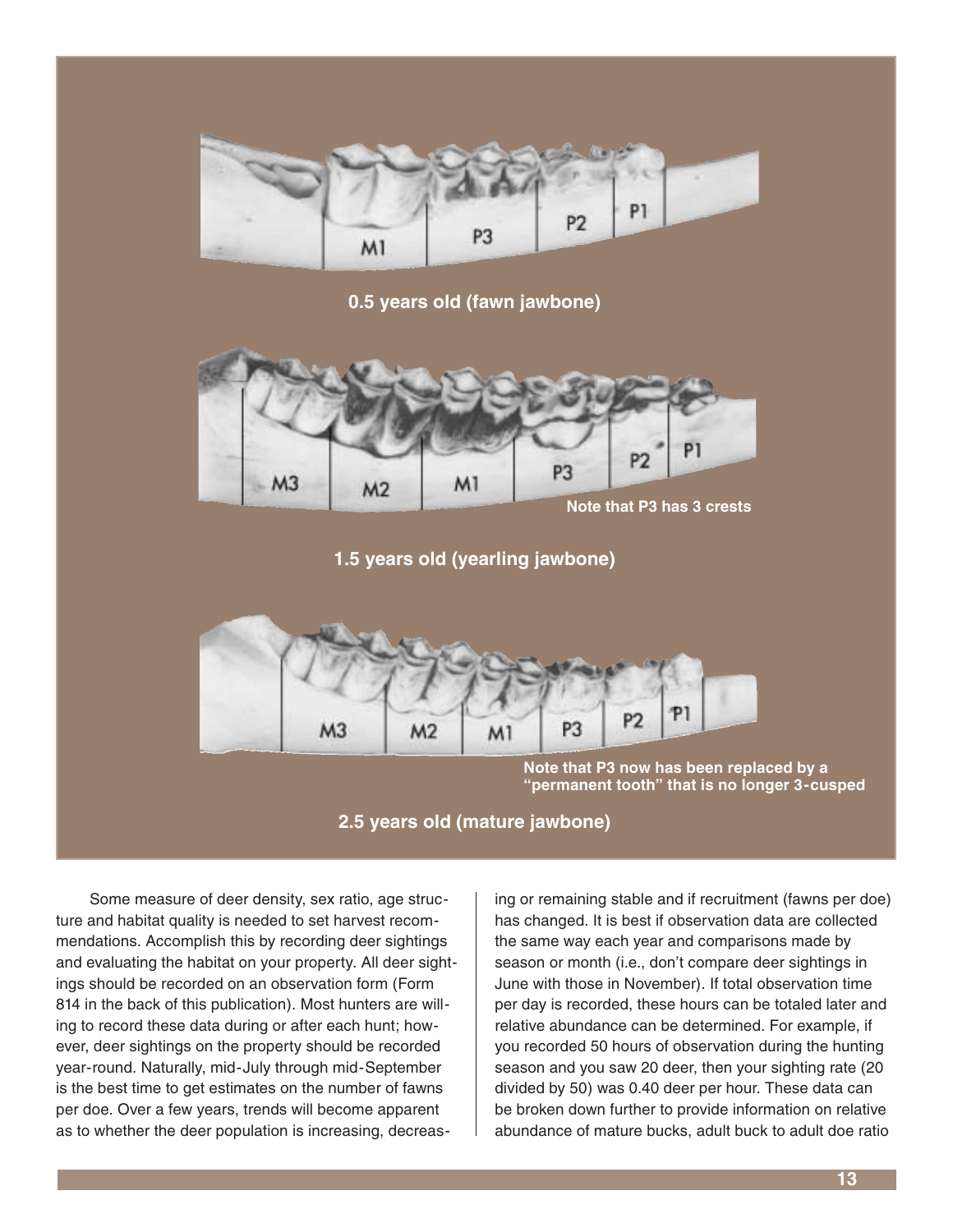and fawns per doe. Over time, your sighting rate should correlate with the deer population (and with any deer census conducted) to give you a good idea of what the deer population is doing.

In the past, spotlight surveys have been used to estimate deer populations. However, there are several limitations associated with spotlight surveys, not the least of which is that they are illegal in many states or certain areas. Recent research has discovered a more accurate method of estimating deer density and various parameters using infrared-triggered cameras (available through the QDMA or various mail-order catalogs specializing in hunting equipment).

#### **Using Infrared-triggered Cameras to Estimate Deer Populations**

Accurate census data are as important as habitat assessment regarding wildlife management recommendations. To implement a sound deer management program, it is important to have a reliable estimate of deer density. In many areas, spotlighting is used to estimate deer numbers; however, spotlighting is illegal in many states, including Tennessee. An improved method for estimating deer numbers has been developed by Drs. Harry Jacobson (ret.) of Mississippi State University and James Kroll of Stephen F. Austin State University. This method uses infrared-triggered cameras and has the potential to revolutionize population estimation.

The method works by placing the cameras evenly over the property in areas frequented by deer. The best sites are established in spring with the use of salt/mineral licks. Deer become accustomed to using these "census stations" through summer. In August, bait (corn and apples work well) is placed at the stations. Bait is readily consumed at this time of year because natural forages are becoming stemmy and less palatable and mast (acorns and beechnuts) has not begun to fall. Allow deer one week to find the bait and get used to feeding at the site. An infrared-triggered camera is then set with the bait in front of the camera. As deer cross the infrared sensor, a picture is taken, night or day. [Note: hunting over bait is illegal in Tennessee; therefore all bait has to be removed at least 10 days prior to hunting the area.]

Cameras can be mounted on trees or stakes driven into the ground. All vegetation should be cleared from the area in front of each camera where deer will be photographed. Cameras should be set approximately 2 feet above ground and programmed to operate on a 5- to 15-minute delay.

Following are procedures Jacobson and Kroll recommend to obtain a camera census for white-tailed deer. Cameras must be left in place a minimum of 10 days to "capture" >90% of the bucks in a particular area. A complete census requires at least one camera station per 160 acres; however, three or four stations can be run with one camera within a census period (i.e., August – September). Thus, a minimum of one camera is needed to census 640 acres.

Sample calculations for population estimation:

Acres sampled—4,800 Camera stations used—31 Census period—mid-July – August 2001 Photographs of deer—1,021 Buck photographs—259 Doe photographs—780 Fawn photographs—146 Individual Bucks—60 Buck-to-Doe Ratio (excluding fawns)—1:3 Fawns per Doe—0.19

Population estimate: Bucks—60 Does—181 [60 (780 divided by 259)] Fawns—34 [60 (146 divided by 259)] Total population—275 Acres/deer—17.5 [4,800 divided by 275] Deer per square mile—36.6 [(640 acres; 640 divided by 17.5)]

 Accuracy of this population estimate hinges on the ability to identify individual bucks (based on antler characteristics and various markings) in the pictures taken. Note the population estimate for bucks (see above) is used to calculate the number of does and fawns.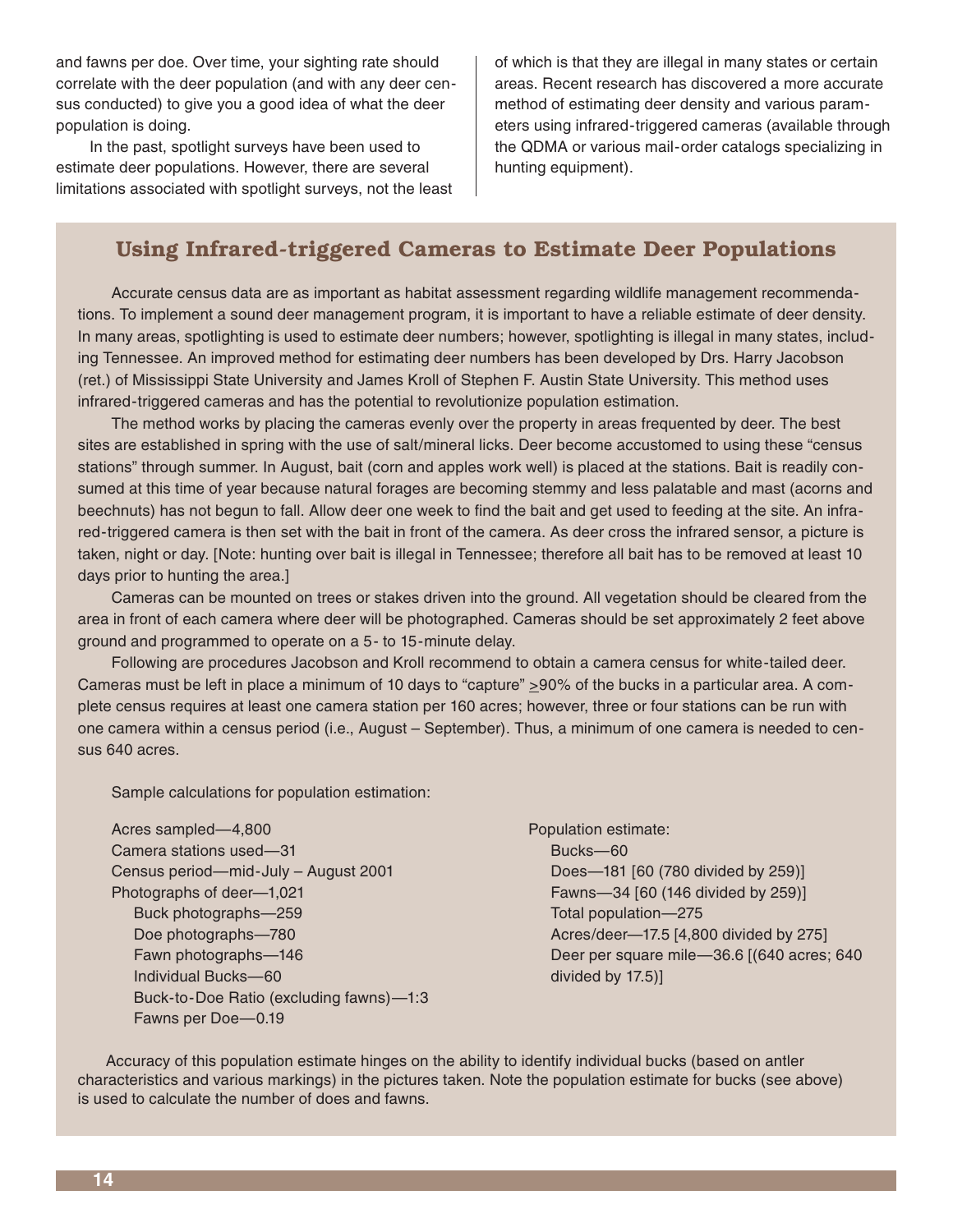

Not only can infrared-triggered cameras provide you images of deer and other wildlife on your property, they also can be used to census the deer population.

These cameras provide a relatively easy and fun way to estimate deer numbers. They also provide pictures of those elusive bucks you never knew were on your property and can tell you when and where they travel! Census data should be coupled with an evaluation of the available habitat. By simply walking over the area and studying preferred deer browse species (e.g., strawberry bush, honeysuckle, greenbriar, young brambles, buffalo-nut), you can get an indication of deer density in relation to the carrying capacity of that area. If most of the preferred browse species have been browsed 50 percent or more, an increased doe harvest is probably needed. Again, a competent wildlife biologist can assist you in making this determination.



Evaluating the habitat is necessary in order to estimate deer density in relation to the carrying capacity of a particular area. In this case, pokeberry has been browsed heavily. When preferred plant species are overbrowsed, or non-existent, available nutrition may be limiting.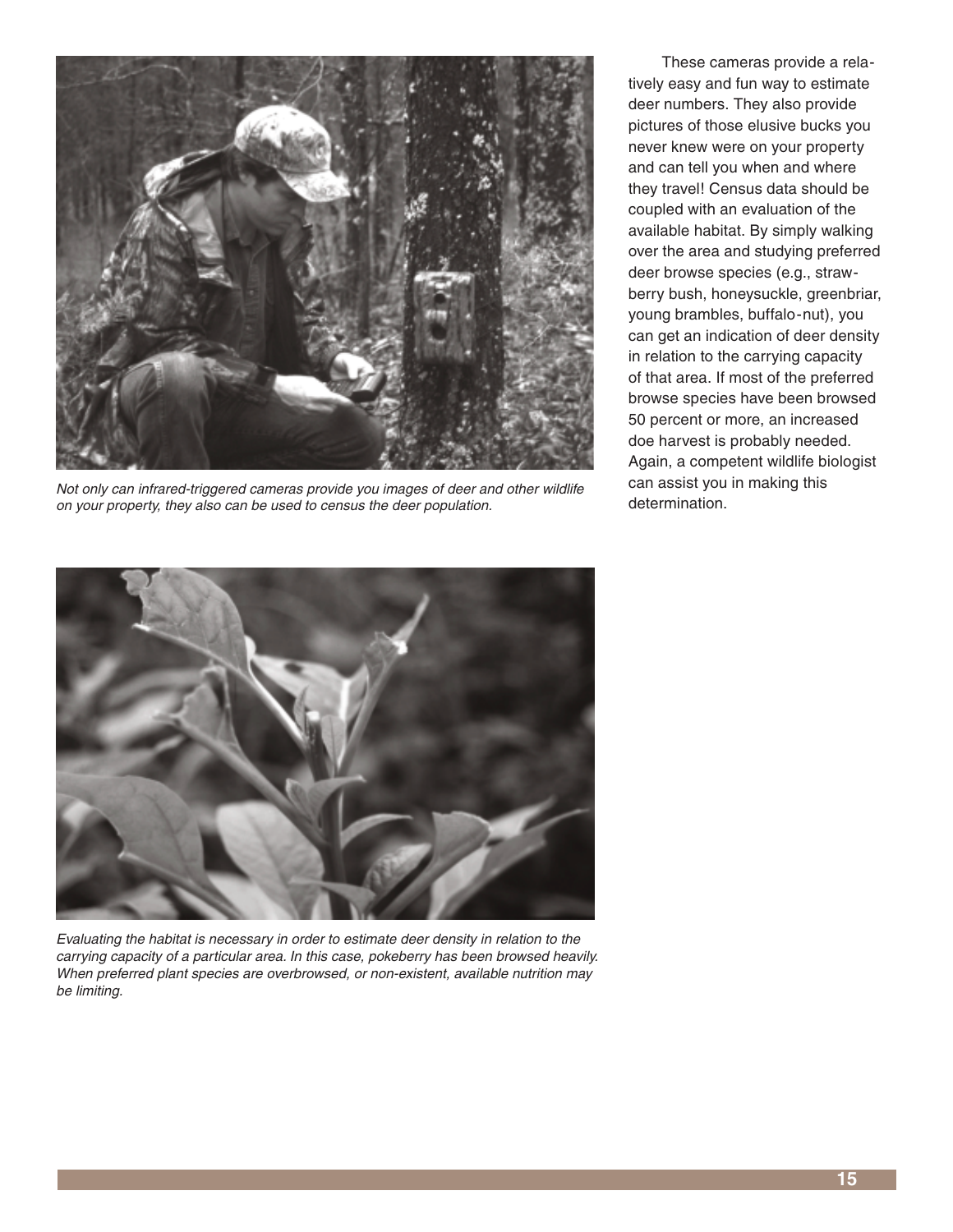#### **Examples of Quality Deer Management in Tennessee**

#### **Catoosa Wildlife Management Area**

The Catoosa WMA is approximately 79,700 acres managed by the Tennessee Wildlife Resources Agency (TWRA). The area is located in Cumberland and Morgan Counties and is comprised primarily of upland mixedhardwood forest. The terrain is relatively steep and mountainous, typical of the Cumberland Plateau. Elevations range from 1,100 – 1,380 feet and the soils on Catoosa are considered low to moderately low in productivity. The Catoosa WMA is vastly forested, providing relatively poor habitat for deer. Approximately 2 percent of the area, however, is comprised of openings managed for wildlife or maintained under a sharecrop agreement. Approximately 400 acres of timber are harvested on Catoosa annually, providing deer much-needed browse and cover within three years post harvest. Prescribed burning in hardwood stands and beetle-killed pine stands also help provide additional forage.

Like many areas in the South, white-tailed deer numbers were at all-time lows in the Catoosa area in the early 1900s. In 1942, the Tennessee Game and Fish Commission (now the TWRA) purchased 324 deer from the state of Wisconsin and released them on Catoosa. Managed hunts were initiated in 1952. Since that time, most deer hunts on Catoosa have been through quota permits. However, in the last 20 years, some of these hunts have been converted into non-quota hunts, including nine days of either-sex archery hunting and three days of buck-only gun hunting in 2002.

In 1998, as a result of public interest, TWRA initiated a 4-point-to-a-side antler restriction, whereby a buck must have at least 4 points >1-inch long on at least one main beam before it can be shot legally. To track the success of the deer management program on the Catoosa WMA, data are presented below for the four years prior to implementing the antler restriction and five years after.

After five years of implementing the 4-point antler restriction, the number of yearling bucks killed each year has decreased by an average of 88 percent. As a result, surviving yearlings are able to mature and show up in the harvest in older age classes. In fact, the number of mature bucks in the harvest has increased 193 percent from 1997 (the year prior to the restriction) to 2002 (five years after the restriction) and the total number of bucks killed now exceeds that from 1997. Perhaps the most interesting statistic is the reduction in the number of acres per adult buck (>2½) killed. The number of acres per mature buck

killed in 2002 was less than half the 4-year average prior to implementing the antler restriction!

Because of a perceived decline in the overall deer population on the Catoosa WMA, opportunities for a legal antlerless harvest were limited to nine days of either-sex archery in 1998 (the same year the antler restriction was implemented). This change significantly reduced the doe harvest in 1998 – 1999. However, by 2001, the doe harvest was nearly equal that in 1997 prior to the revised regulations.

The TWRA is to be commended for implementing a progressive deer management strategy at Catoosa. It is obvious the antler restriction has been successful in increasing the mature buck harvest. Nonetheless, improvements are still possible. In each of the past four years, the percentage of buck fawns and yearlings in the total buck harvest has increased. In 1999, 19 percent of the bucks killed at Catoosa were fawns or yearlings. By 2002, that number had increased to 27 percent — more than one out of four bucks in the harvest were killed before reaching maturity under the current antler restriction. This is limiting the recruitment of young bucks into older age classes and, more specifically, it is cropping some of those yearling bucks with the highest potential as 2½-year-olds (7- and 8-point yearlings). It is inevitable a certain percentage of buck fawns will be killed anytime there is an antlerless harvest. However, the number of yearling bucks killed is largely a result of the antler restriction implemented. Hunter education can reduce the number of buck fawns mistaken for does. Implementing an antler-spread restriction (based on the spread of yearling bucks killed under the current point restriction) would reduce the number of yearling bucks in the annual harvest at Catoosa significantly. A spread restriction is the most popular restriction used on properties managed under QDM guidelines and is accepted readily by hunters. Hunters agree that recognizing whether an antler spread is at or beyond the ear tips at 100 yards is certainly easier than trying to count points at least one inch long.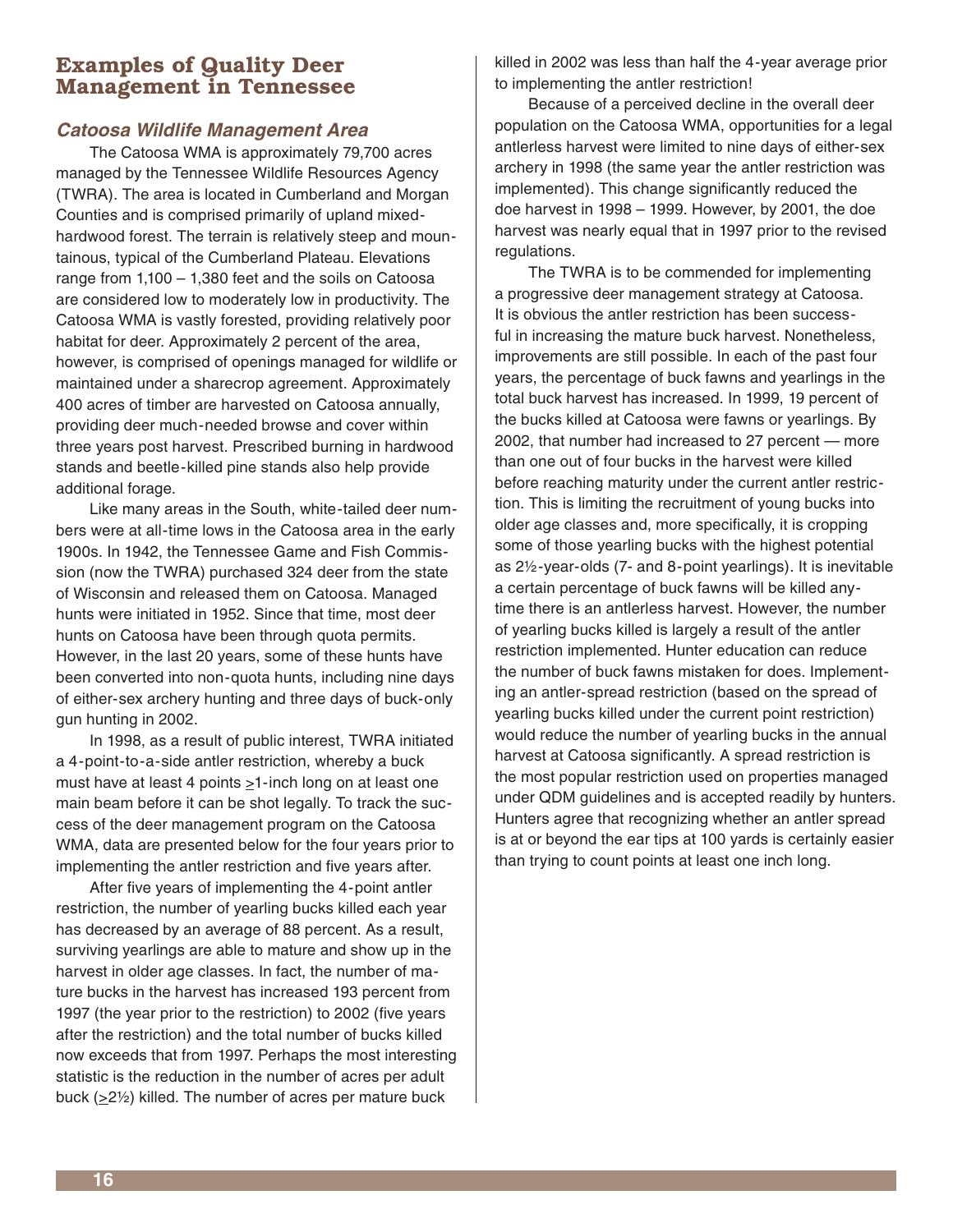#### **Antlered Deer Harvest on the Catoosa Wildlife Management Area, 1994–2002**



Under traditional management, the number of mature bucks in the harvest was declining annually. After implementing an antler-point restriction, the number of mature bucks killed at Catoosa increased sharply. In fact, five years later the number of mature bucks killed had increased 193 percent from 1997 (the year prior to the restriction).

#### **Antlerless Deer Harvest on the Catoosa Wildlife Management Area, 1994–2002**



In 1998, the opportunity for legal antlerless harvest was reduced considerably because of a perceived decline in the overall deer population. Thus, the doe harvest at Catoosa declined appreciably. By 2001, the doe harvest equalled that in 1997, the year before the regulations changed.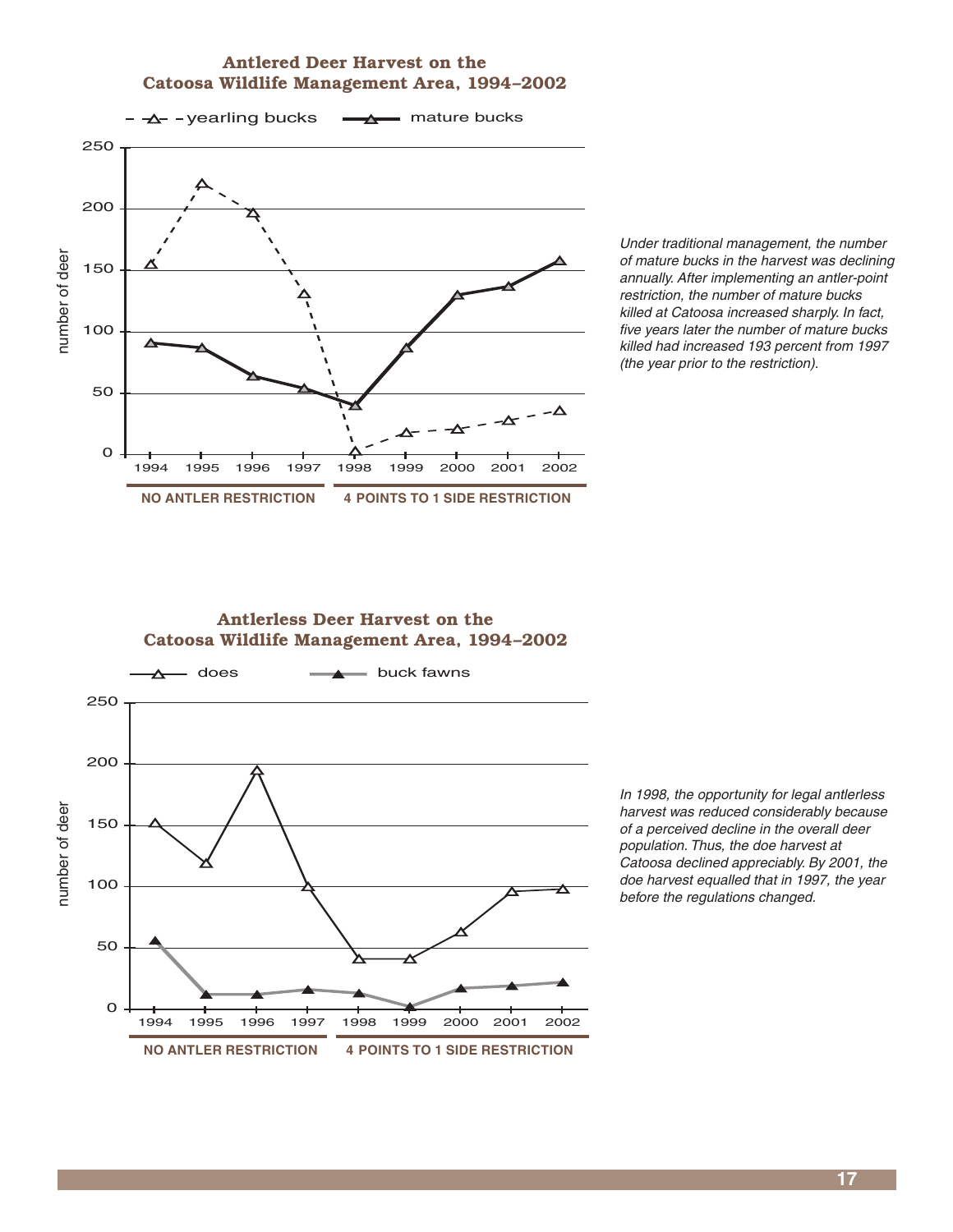#### **Acres Per Deer Killed on the Catoosa Wildlife Management Area 1994–2002**



Five years after implementing an antler restriction, the number of acres per mature buck killed at Catoosa dropped to less than half the four-year average prior to implementation! In 1994 – 97, hunters killed, on average, one doe per 600 acres. After the reduction of "doe days," hunters killed fewer does. However, by 2001, the doe harvest had returned to where it was in 1997. Unless an increase in population is desired, the number of does killed should never be less than the number of bucks killed.

#### **Age Structure of the Antlered Buck Harvest on the Catoosa Wildlife Management Area, 1994–2002**



The age structure of the buck harvest at Catoosa has improved dramatically since the antler restriction was implemented. Mature bucks now comprise >75 percent of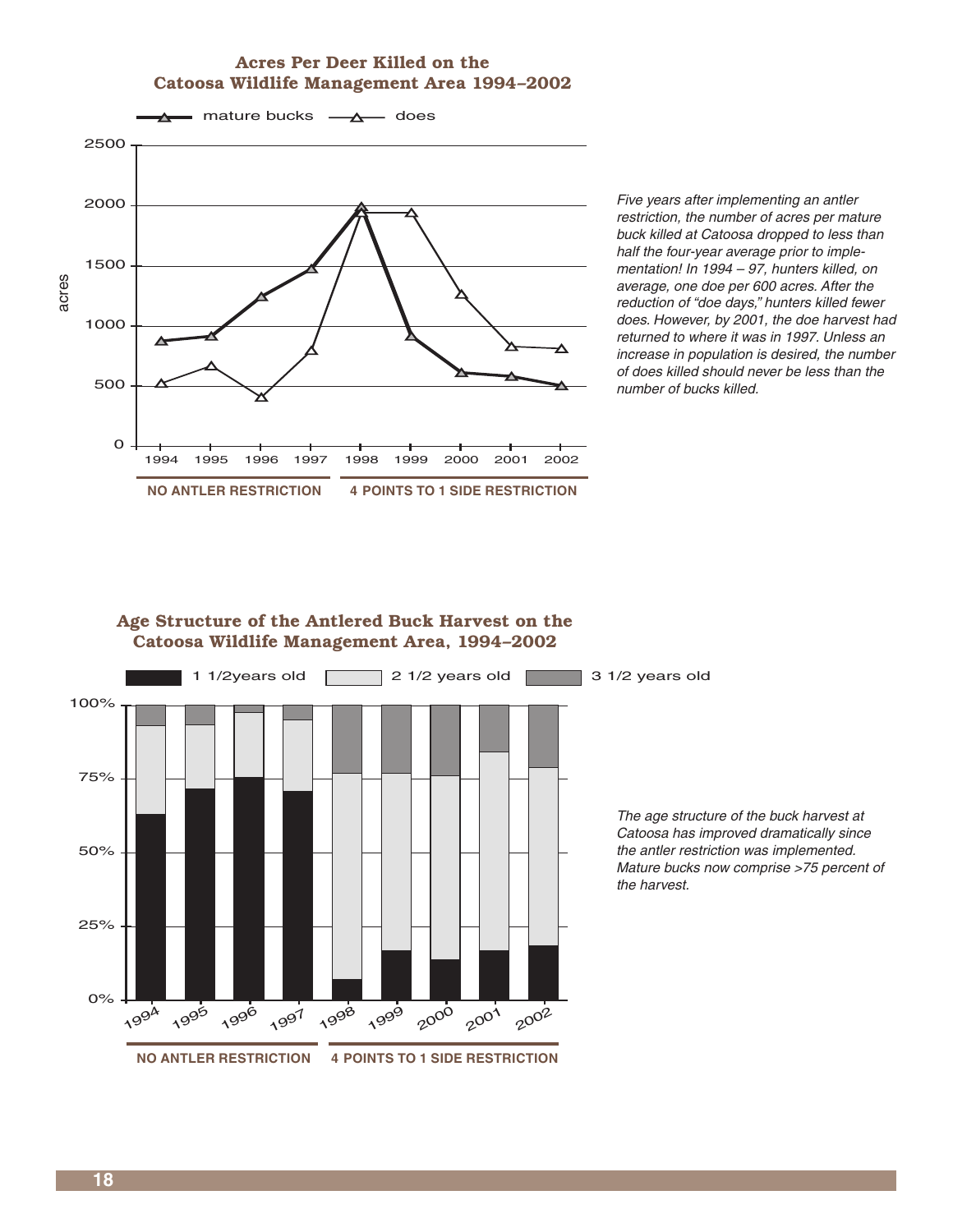#### **Southwest Quality Deer Management Cooperative**

The Southwest Quality Deer Management Cooperative (SQDMC) is a deer-hunting club in Benton County, Tennessee. Kevin Furr, president of the association, and a group of friends had grown tired of seeing nothing but does and "scrub" bucks. As Kevin put it, "After years of killing the first little buck that walks by, you lose the desire to go. We as landowners got tired and were not motivated to get up on a cold morning knowing all we would see would be a spike or maybe a 6-pointer." They wanted something more. So, in August of 1998, he and 15 other hunters formed a cooperative representing 10 landowners comprising approximately 2,000 acres in the southwest portion of Benton County. Although they had not collected any data, they felt does far outnumbered bucks in their area. Therefore, it was decided to concentrate on the doe harvest and improve the sex ratio. They wanted to see mature bucks when hunting, so they decided to pass on all yearling bucks and thought a 15-inch inside spread restriction was a good starting point.

They drew up a written agreement stating members should 1) concentrate on the doe harvest, 2) shoot no deer with less than a 15-inch inside spread, 3) allow juvenile hunters to shoot one buck of any size, then follow antler restriction, 4) report all deer killed, regardless of size, and 5) educate all guests hunting on the property. That fall, they went to work. The group killed 68 does (approxi-

mately one doe per 30 acres) and not a single yearling buck. Two mature bucks (2½ years old) were killed (one per 1,000 acres) and only one button buck.

In 1999, the club grew to 40 members, representing 23 landowners comprising approximately 5,000 acres. Their plan remained the same — concentrate on the doe harvest and let yearling bucks walk. However, with a reduced number of antlerless days available for Benton County in 1999, the group was only able to kill 35 antlerless deer, including one button buck. This amounted to roughly one doe per 150 acres. The mature buck harvest increased (which was expected because the cooperative increased in size) to 11 (one per 450 acres) and the club continued to refrain from shooting yearling bucks.

During 2000 – 2001, the club grew to 50 members, representing 26 landowners comprising approximately 6,000 acres. Club objectives remained the same for 2000. The group killed 58 does (one per 100 acres) along with 17 mature bucks (one per 350 acres). Two yearling bucks were shot — one by a member and another by a juvenile hunter. Additionally, six button bucks were taken.

In September 2001, the group met and several members decided they wanted to "voluntarily hold out" for larger bucks — at least 3½-year-olds. Other members liked the current system. That fall, the group killed 41 does (one per 150 acres), 10 mature bucks (one per 600 acres) and four yearling bucks. The decrease in the number of mature bucks killed was a result of several mem-



#### **Acres Per Deer Killed at Southwest QDM Cooperative**

After implementing an antler restriction of 15 inches minimum inside spread, acres per mature buck killed by the SQDMC decreased from 1,000 acres to 350 acres in only three years! After the group decided to "hold out" for bucks  $\geq$  3½ years old, they now kill a mature buck per 500 acres.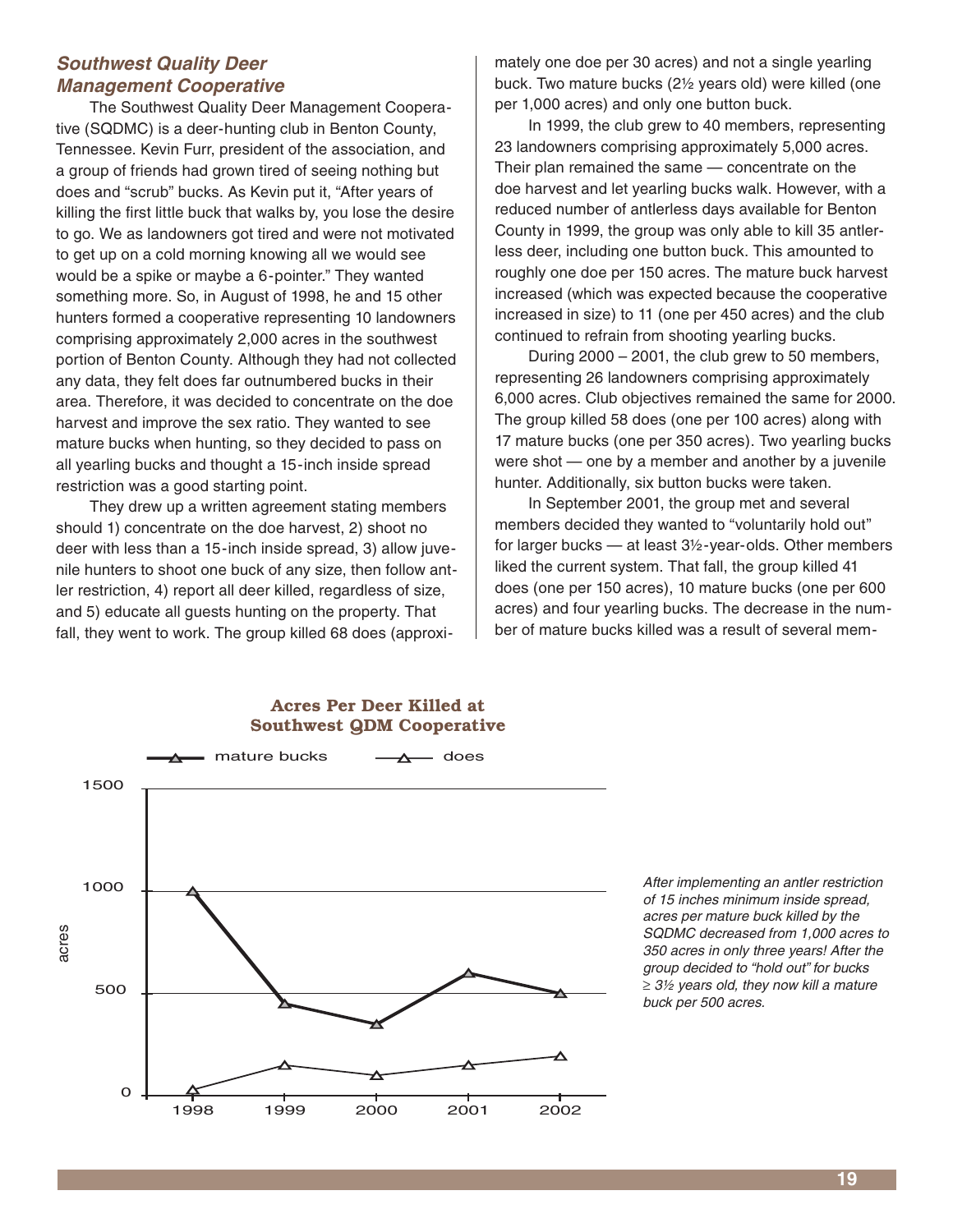bers passing up 2½-year-olds. Juvenile hunters and/or guests killed the yearling bucks.

This trend continued during the 2002-03 hunting season. With the membership remaining unchanged, 31 does were killed (one per 194 acres), along with 12 mature bucks (one per 500 acres), two yearling bucks (killed by juvenile hunters) and one button buck. At the end of the season, Mr. Furr stated, "Some of the hunters are now letting 2½ -year-old bucks walk, but some are still happy with this size buck, which is OK. The program does have an impact on buck size. Many hunters [in the cooperative] said this year they are seeing better deer, which is encouraging to them and good for the program."

Although members of the SEQDMC are killing more mature bucks than ever before, it should be noted that during the past five years, 60 percent of the mature bucks killed did not meet the minimum inside spread restriction of 15 inches. The majority of these just missed the 15 inch requirement, measuring between 14 and 15 inches. Initially, it can be difficult for an individual to progress from shooting four or five yearling bucks per year to watching these deer walk by while waiting for a mature buck with a 15 – 18-inch spread. This change often takes time. Now, after having gone from shooting yearlings to 2½ year-olds, the membership seems ready for the next step — that is, managing for bucks  $3\frac{1}{2}$  years old, which is one of the primary goals in a sound deer management program.

Although members were "breaking" the written agreement, no fines or penalties were implemented — this is a voluntary cooperative of adjoining landowners (or lessees). Members joined because they wanted to and because they were committed to make a difference.

In only three years, the voluntary cooperative program in Benton County realized a huge difference in the number of mature bucks they were killing (i.e., going from killing one mature buck per 1,000 acres to killing one per 350 acres). Indeed, this group has been quite successful. The members have done a good job collecting data from deer killed, though observation and census data are needed to quantify the impact of the program on sex ratio and recruitment. The membership has grown each year and, thus far, no one has dropped out of the program. Members of the SQDMC are excited about the future of their program. As Kevin Furr says, "We're just an average group of hunters in an average situation in Tennessee. But we've made a difference. We're seeing better bucks, we're more excited about hunting and we're really looking forward to the next few years."

#### **Rocky River Hunting Club**

The Rocky River Hunting Club is located on 4,800 acres of the Cumberland Plateau in Sequatchie, Van Buren and Warren Counties. This club was established in the spring of 2000 and represents a textbook example of how a group should begin a QDM program. The RRHC and its deer management program are under the direction of Mike Black, R.F., Sequatchie Forest and Wildlife. Before RRHC was formed, the property was plagued by rampant trespassing of poachers and ATV riders. Their disrespectful actions ultimately led the landowners to lease the property, hoping to "regain control." The tactic worked and the result is a very structured club comprised of 72 members who follow state regulations along with their own set of restrictions. The primary objectives for the club were to regain control of the property and implement a sound deer management program.

The initial survey of the property showed overbrowsing by deer, and an initial census showed an overabundance of deer for a vastly wooded tract with very little early successional habitat. Reducing the deer herd and balancing the sex ratio became the focus of the group. Extensive data collection at RRHC is required and a condition of membership. RRHC has a central check station where all members check in and out as they enter and exit the property. This is a "full-service, self-service" check station, where members collect and record data themselves. The walls of the check station are covered with educational posters, publications, charts and data sheets that help the hunters learn more about sound deer management and keep track of the deer harvest on their property. Here, hunters are required to fill out deer sighting cards and record post-harvest data, including hours hunted, deer sighted, field-dressed weights, age (jawbone removal) and lactation rates. Jawbones are aged and antlers scored by the club manager. Two Polaroid pictures are taken of every deer killed, one for the check station bulletin board and one to be attached to the harvest card, which is put into the "data box." (An additional picture can be taken if the hunter wants one to keep.) The club manager collects cards and jawbones twice per week.

Members at RRHC are limited to two male deer (including buck fawns) and a "legal" antlered buck must have 100 gross inches of antler as scored on the Boone and Crockett scale. Thus, there is no minimum spread or point restriction; however, on this property, most bucks are 3½ years old with 8 points and a spread of approximately 14 inches before they score 100 inches. This type of restriction has allowed hunters at Rocky River to kill "wide" 6- or 7-pointers and "high-racked" 8-pointers with a relatively narrow spread. So far, this restriction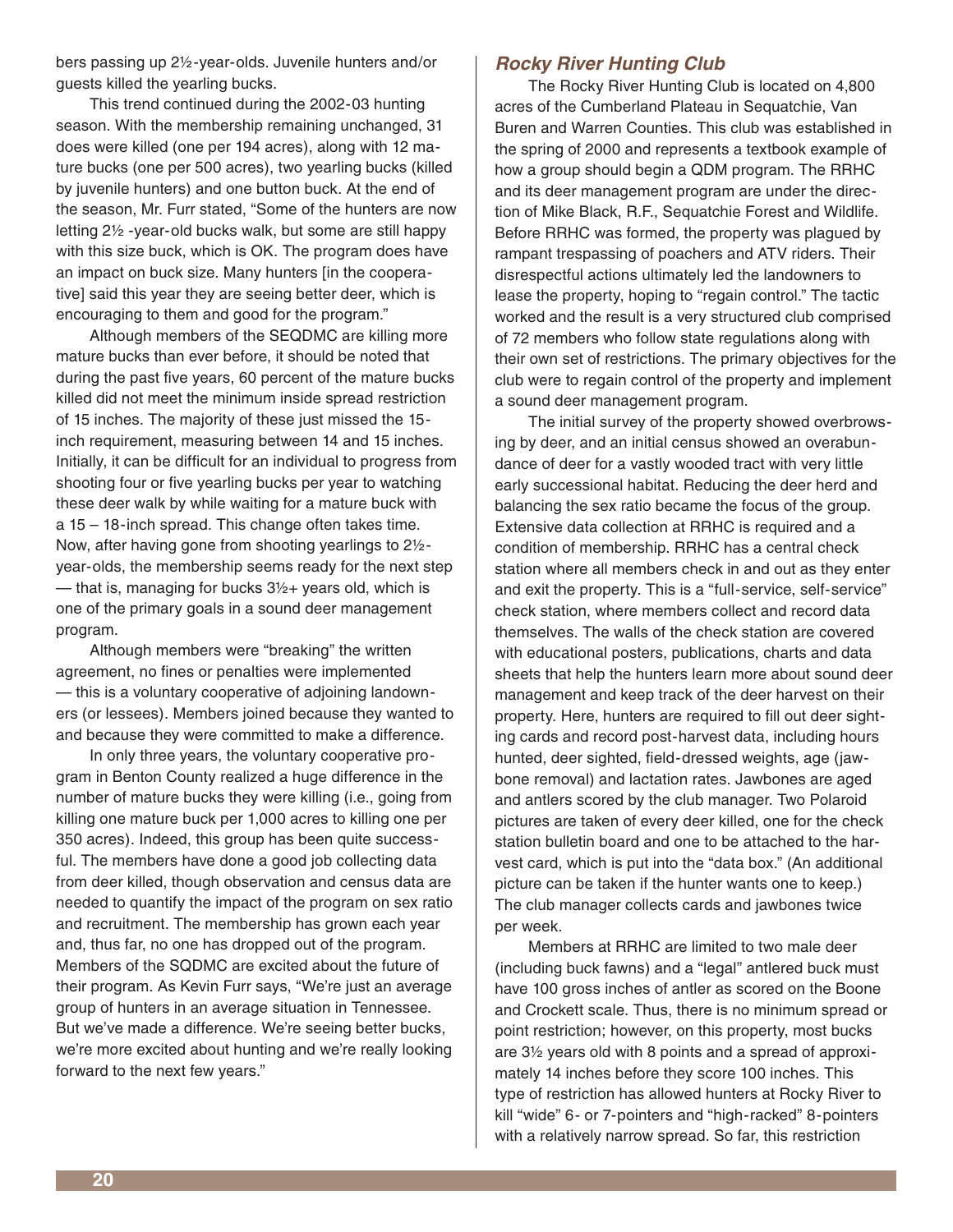#### **White-tailed Deer Population Estimate at Rocky River**



Every knowledgeable grocery store manager knows how much stock he has. So should every knowledgeable deer manager! The group at Rocky River has successfully brought the deer herd below the carrying capacity for their area as evidenced by a lack of overbrowsing. Their camera census has tracked their progress from 41 deer/mi<sup>2</sup> in 2000 to 33 deer/mi<sup>2</sup> in 2002.



This graph shows what dedicated hunters can do! By increasing the doe harvest, the sex ratio at Rocky River is now two does per buck. Data collected by hunters (observation cards) while hunting virtually mirrors that identified by their camera census.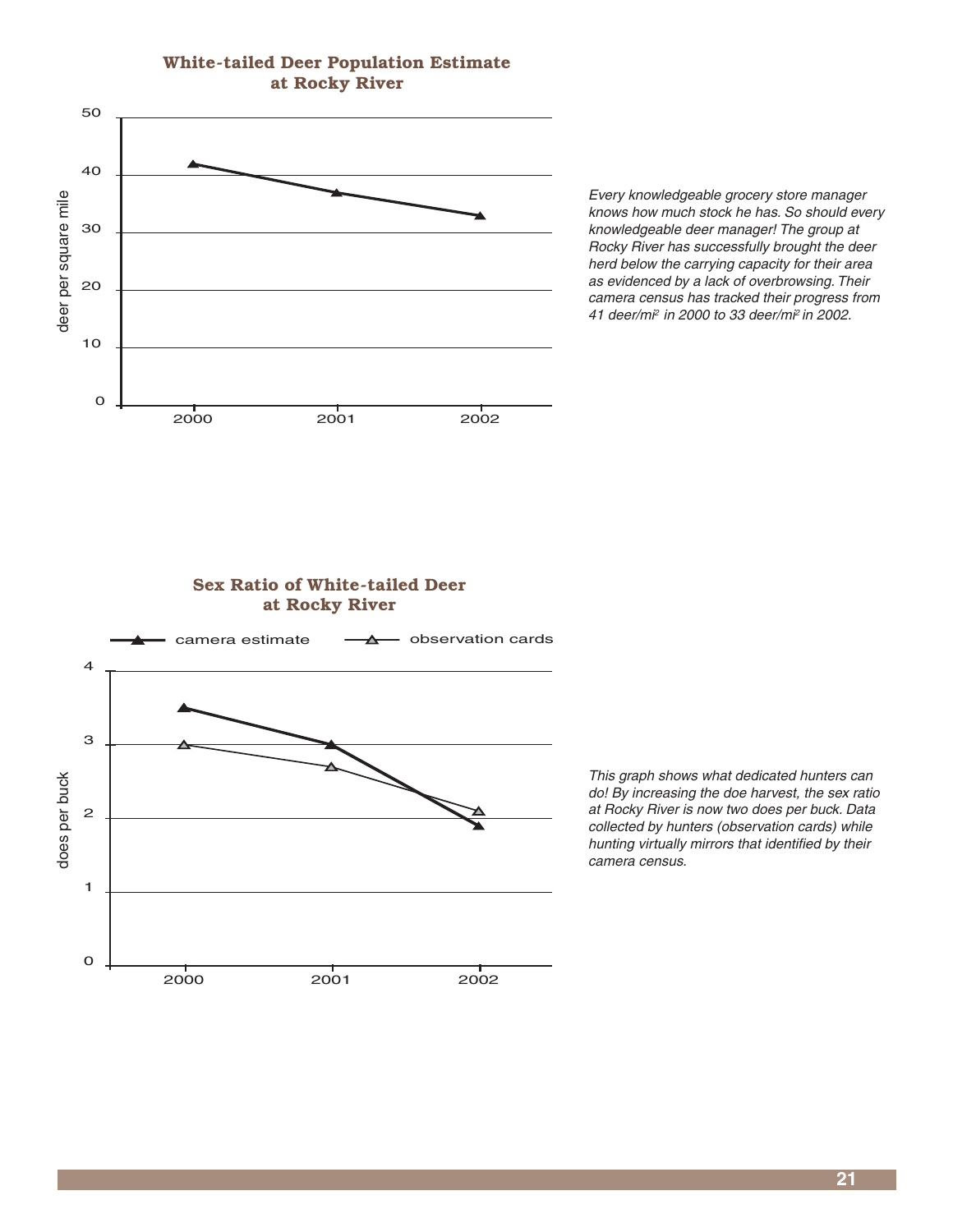#### **Hours Per Deer Sighted While Hunting at Rocky River**



As a result of their efforts, the number of hours per antlered deer sighted has decreased each year, while the number of hours per total deer has remained steady. This means more bucks are being seen while hunting.

#### **White-tailed Deer Harvest at Rocky River**



An aggressive doe harvest has been necessary to get the herd under carrying capacity. The number of mature bucks killed appears to be increasing. This is facilitated by the fact that the hunters at Rocky River have not killed any yearling bucks! The 100-pointgross-score restriction is obviously working well.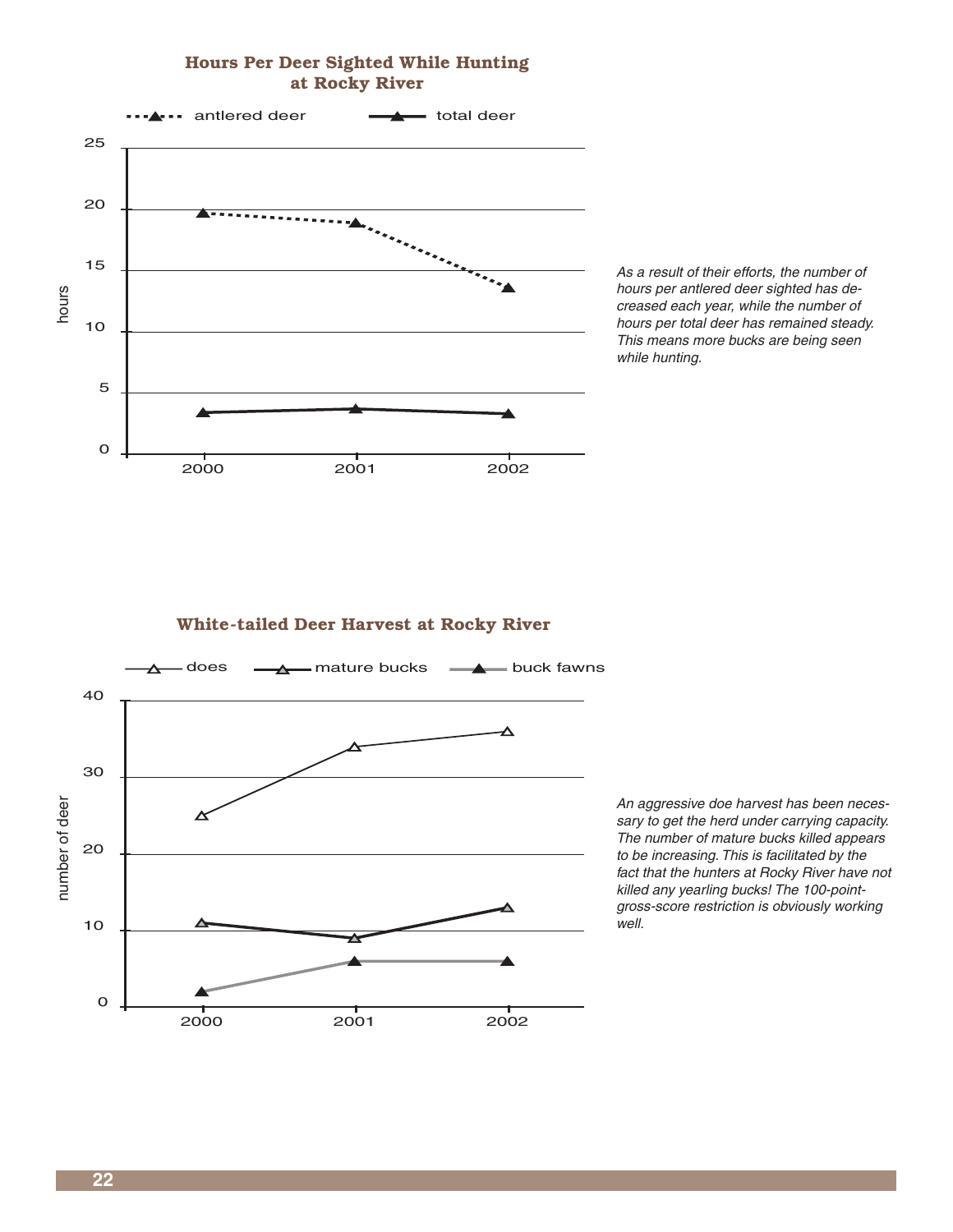

#### **Average Boone and Crockett Score of Bucks Killed at Rocky River**

As the hunters at Rocky River have become more familiar with estimating antler score, they have gotten better at meeting the antler restriction.



Getting the number of acres per mature buck killed down to 300 is a goal for many clubs. Rocky River is certainly of its way to meeting that goal.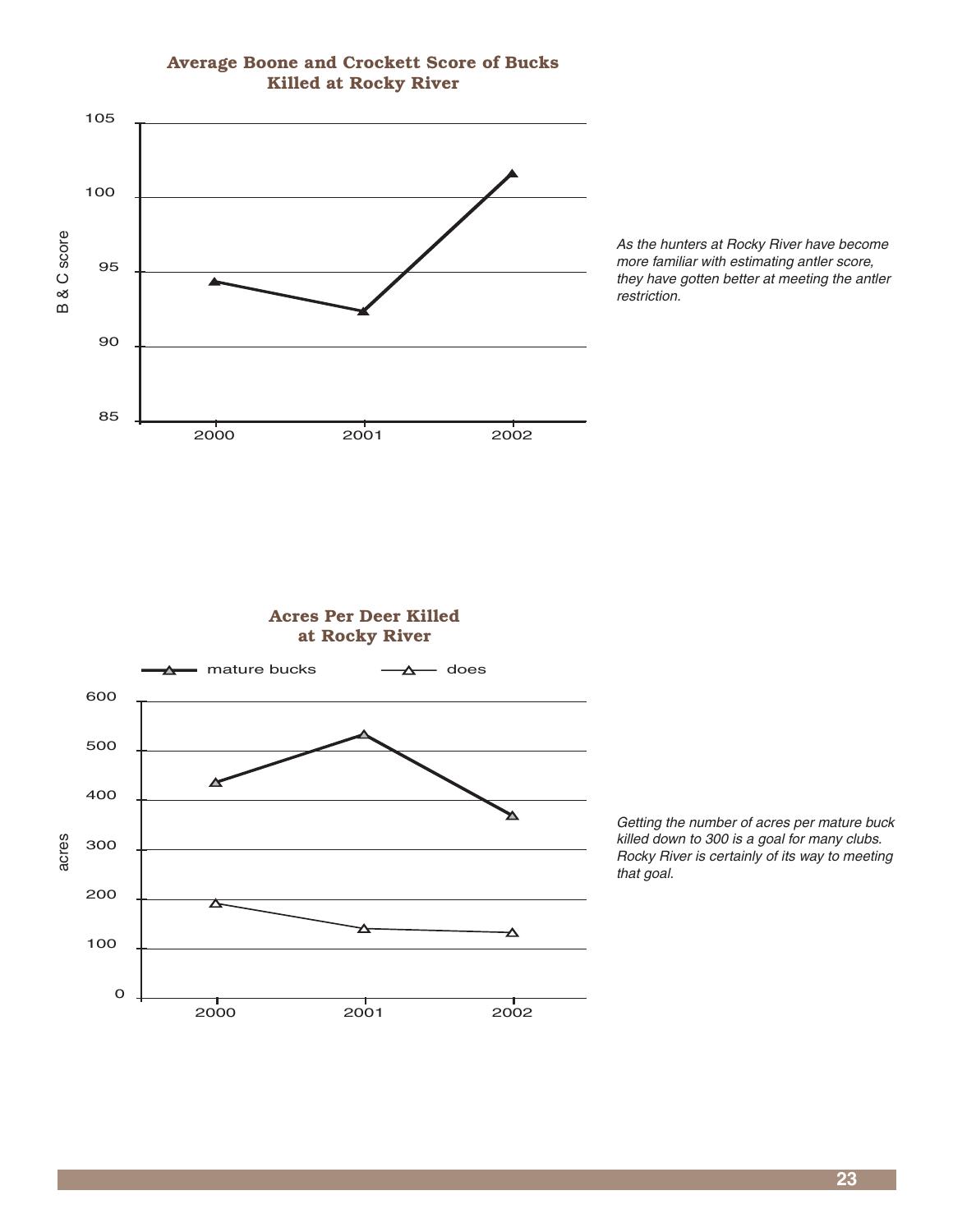has been very effective, as the group has yet to shoot a yearling buck.

Although RRHC has just gotten started with their deer management efforts, the data show the group is headed in the right direction. In just two years, the deer population was reduced to the point where excessive browsing was no longer evident. It is important to note the habitat on this property was managed through timber management only until 2002 when a few warm-season plots were planted. The intention of the club is to get the structure of the deer herd balanced before additional nutrition is made available. Nonetheless, small clearcuts and daylighting logging roads have increased early successional growth and provided additional food resources. The buck-to-doe ratio has been improved substantially through a doe harvest and the hours hunted per adult buck sighting have decreased as well. The group has done an excellent job of collecting data (in fact, it's the best the author has ever seen). The buck-to-doe ratio estimated from deer sighting cards closely resembles the estimate from infrared-triggered cameras. By continuing to collect data as they are, this group definitely will be able to identify and document changes in the deer herd and the impact of their efforts.

In summary, the RRHC has worked hard to 1) regain control of the property from poachers and other trespassers, 2) reduce the deer population below carrying capacity and 3) correct the buck-to-doe ratio. Now that these factors have been addressed and continue to improve, the group is poised to begin a more intensive habitat management program that will increase the availability of nutrients to the deer herd. With this, there is no doubt that increases in weights, lactation rates, fawns per doe and antler size are sure to follow in the near future. This group realizes changes in population structure do not happen overnight, but they can see the tide turning already. Indeed, it will be exciting to follow the progress of RRHC in years to come.

#### **Conclusions**

Sound deer management promotes not only a wellbalanced, healthy deer herd, but for many hunters it also ensures a quality hunting experience. In addition, farmers are beginning to realize QDM can be used to combat deer-crop depredation problems. By allowing hunters to implement QDM guidelines, farmers are able to increase the doe harvest on properties experiencing crop depredation problems. It is a win-win situation — hunters kill more deer (and take home more meat) while promoting sound deer management, and crop losses for farmers are reduced.



The important thing to realize is that QDM is not a dream — it is achievable. Sound deer management is being implemented all across the country by average hunters in average situations. The ability to hunt a deer herd with a well-balanced sex ratio and good numbers of mature bucks is an exciting experience — one that is being realized by an increasing number of hunters and landowners. Nonetheless, QDM may not be for everyone. Some hunters are more interested in deer quantity than deer quality. But for those who wish to actively participate in managing the deer herd and desire an opportunity to hunt mature bucks, QDM is the only sound strategy.

For more information on QDM, or a free brochure, contact the Quality Deer Management Association (QDMA) at 1-800-209-DEER or visit their website at www.qdma.com. The QDMA is a non-profit wildlife conservation organization dedicated to ethical hunting, sound deer management and a sustainable future for whitetailed deer and white-tailed deer hunting.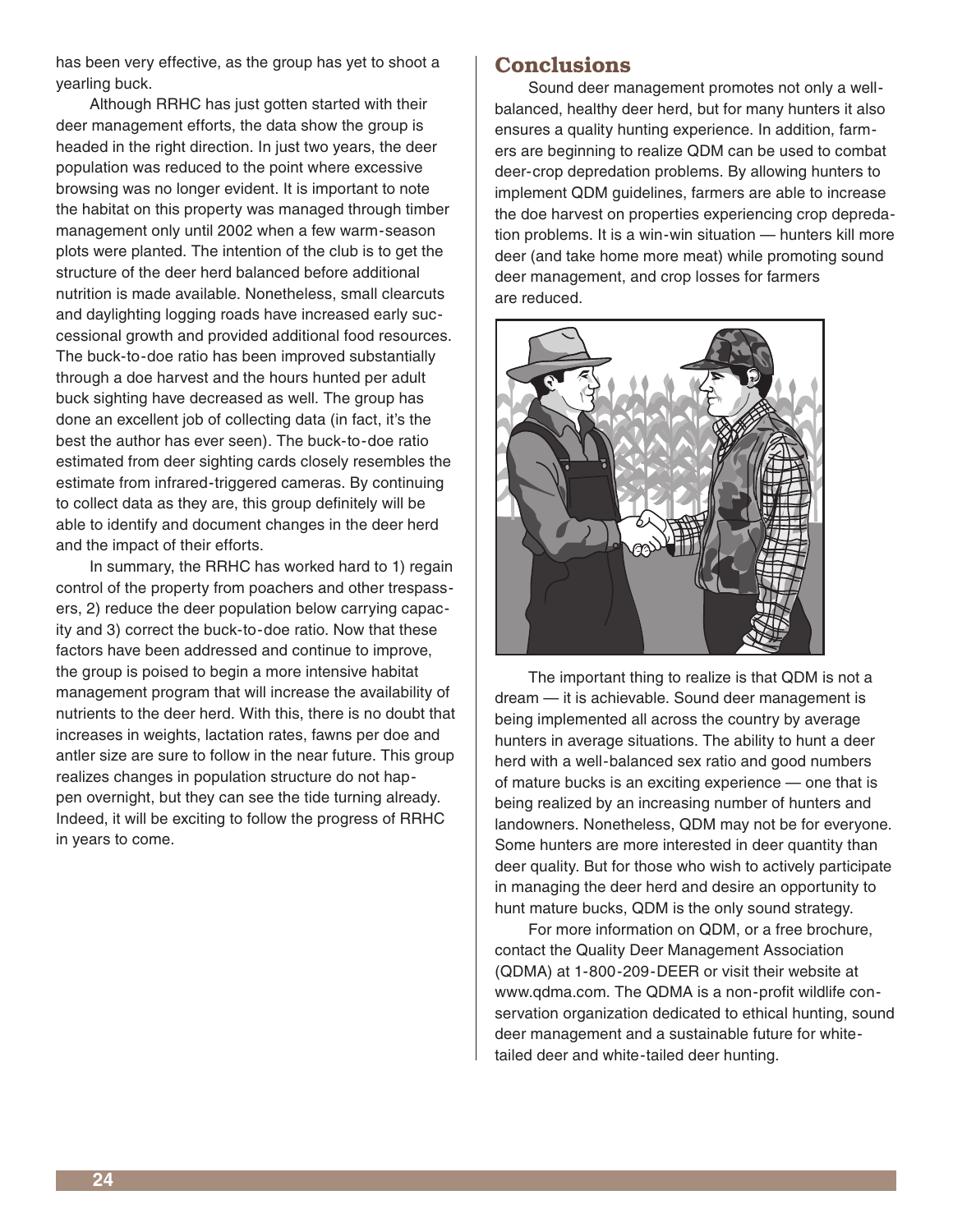#### **Acknowledgements**

The manuscript for this publication was improved by the review and suggestions of Dr. David Guynn, Jr. (Clemson University), Joe Hamilton (The Nature Conservancy) and Dr. Karl Miller (University of Georgia).

Mike Black, R.F. (Sequatchie Forest and Wildlife, Jasper, TN) provided the data presented in the camera census sidebar and the information and data for the Rocky River Hunting Club. Ben Layton (TWRA) provided the information and data for the Catoosa WMA. Kevin Furr provided the information and data for the Southwest Quality Deer Management Cooperative.

#### **References and suggestions for further reading:**

- Brothers, A. and M.E. Ray, Jr. 1998. Producing quality whitetails (Revised Edition). Texas Wildlife Association, San Antonio, Texas.
- Demarais, S., D. Stewart, and R.N. Griffin. 1999. A hunter's guide to aging and judging live white-tailed deer in the Southeast. Mississippi State Cooperative Extension Service, Publication 2206.
- Halls, L.K., editor. 1984. White-tailed deer: Ecology and management. Stackpole Books, Mechanicsburg, Pennsylvania.
- Kroll, J.C. 1991. A practical guide to producing and harvesting white-tailed deer. Stephen F. Austin State University Press, Nacogdoches, Texas.
- McShea, W.J., H.B. Underwood, J.H. Rappole, editors. 1997. The science of overabundance: Deer ecology and population management. Smithsonian Institution.
- Miller, K.V. and R.L. Marchinton, editors. 1995. Quality whitetails: The how and why of quality deer manage ment. Stackpole Books, Mechanicsburg, Pennsylvania.

Quality Whitetails. Journal of the Quality Deer Management Association.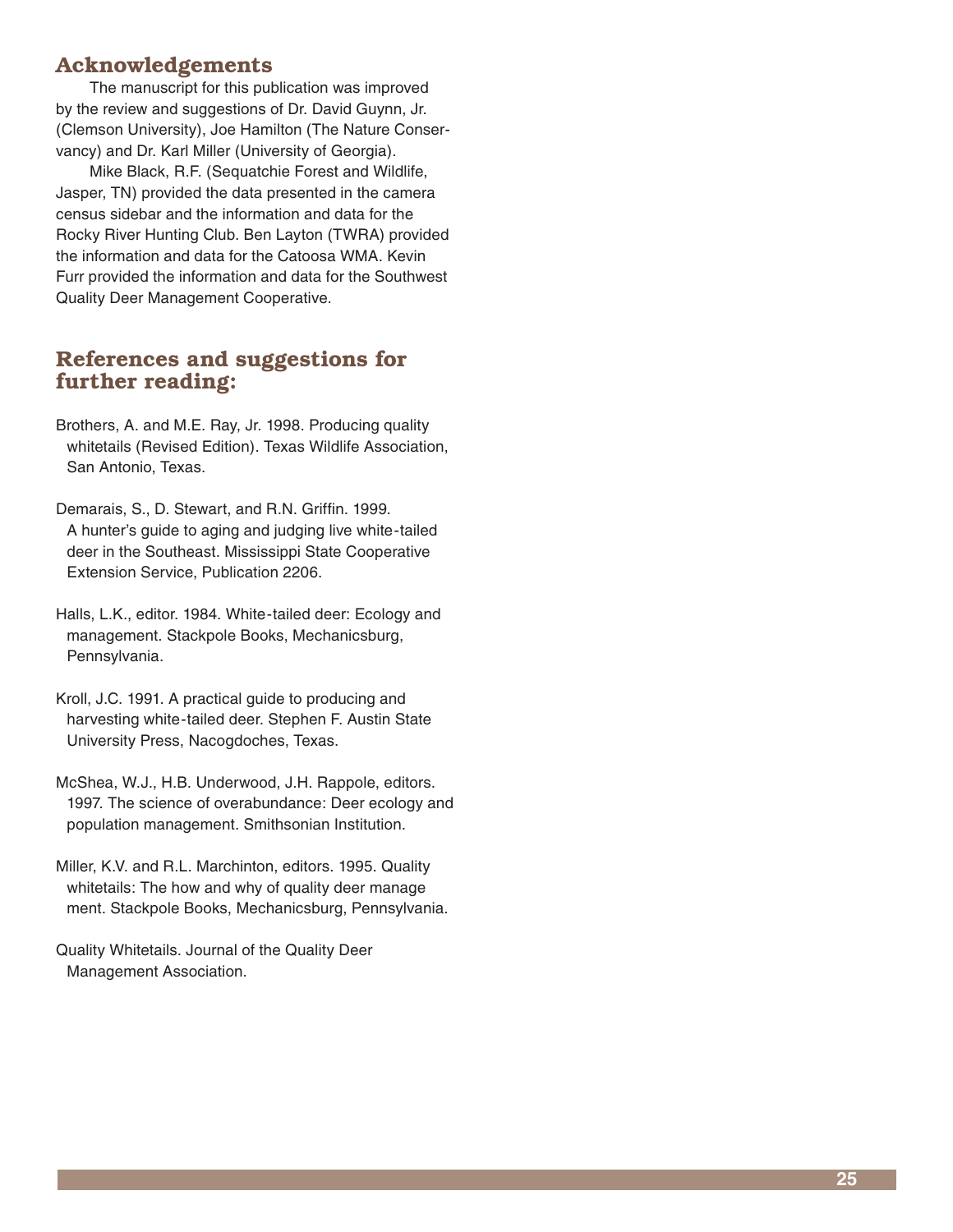| <b>gricultural Extension Servic</b><br>The University of Tennesse |  |
|-------------------------------------------------------------------|--|
|                                                                   |  |
|                                                                   |  |

**Form 813**

# White-tailed Deer Kill Station Data **White-tailed Deer Kill Station Data**

|                                                                                                                                |      |            |     |      | Weight                      | Lactating | <b>Number</b>                 |                  |      | Main Beam              | Main Beam             |              |               |                 |        |  |
|--------------------------------------------------------------------------------------------------------------------------------|------|------------|-----|------|-----------------------------|-----------|-------------------------------|------------------|------|------------------------|-----------------------|--------------|---------------|-----------------|--------|--|
| Number*<br><b>Deer</b>                                                                                                         | Date | <b>Sex</b> | Age | Live | (most important)<br>Dressed | Yes or No | $(\leq 1"$ long)<br>of Points | spread<br>Inside | Left | Length<br><b>Right</b> | Circumference<br>Left | <b>Right</b> | <b>Hunter</b> | Of Kill<br>Time | Weapon |  |
|                                                                                                                                |      |            |     |      |                             |           |                               |                  |      |                        |                       |              |               |                 |        |  |
|                                                                                                                                |      |            |     |      |                             |           |                               |                  |      |                        |                       |              |               |                 |        |  |
|                                                                                                                                |      |            |     |      |                             |           |                               |                  |      |                        |                       |              |               |                 |        |  |
|                                                                                                                                |      |            |     |      |                             |           |                               |                  |      |                        |                       |              |               |                 |        |  |
|                                                                                                                                |      |            |     |      |                             |           |                               |                  |      |                        |                       |              |               |                 |        |  |
|                                                                                                                                |      |            |     |      |                             |           |                               |                  |      |                        |                       |              |               |                 |        |  |
|                                                                                                                                |      |            |     |      |                             |           |                               |                  |      |                        |                       |              |               |                 |        |  |
|                                                                                                                                |      |            |     |      |                             |           |                               |                  |      |                        |                       |              |               |                 |        |  |
|                                                                                                                                |      |            |     |      |                             |           |                               |                  |      |                        |                       |              |               |                 |        |  |
|                                                                                                                                |      |            |     |      |                             |           |                               |                  |      |                        |                       |              |               |                 |        |  |
|                                                                                                                                |      |            |     |      |                             |           |                               |                  |      |                        |                       |              |               |                 |        |  |
|                                                                                                                                |      |            |     |      |                             |           |                               |                  |      |                        |                       |              |               |                 |        |  |
|                                                                                                                                |      |            |     |      |                             |           |                               |                  |      |                        |                       |              |               |                 |        |  |
|                                                                                                                                |      |            |     |      |                             |           |                               |                  |      |                        |                       |              |               |                 |        |  |
|                                                                                                                                |      |            |     |      |                             |           |                               |                  |      |                        |                       |              |               |                 |        |  |
| For additional copies of this form, visit your county Extension office.<br>* Each jawbone should be identified by this number. |      |            |     |      |                             |           |                               |                  |      |                        |                       |              |               |                 |        |  |

 $\mathbf{I}$  $\overline{\phantom{a}}$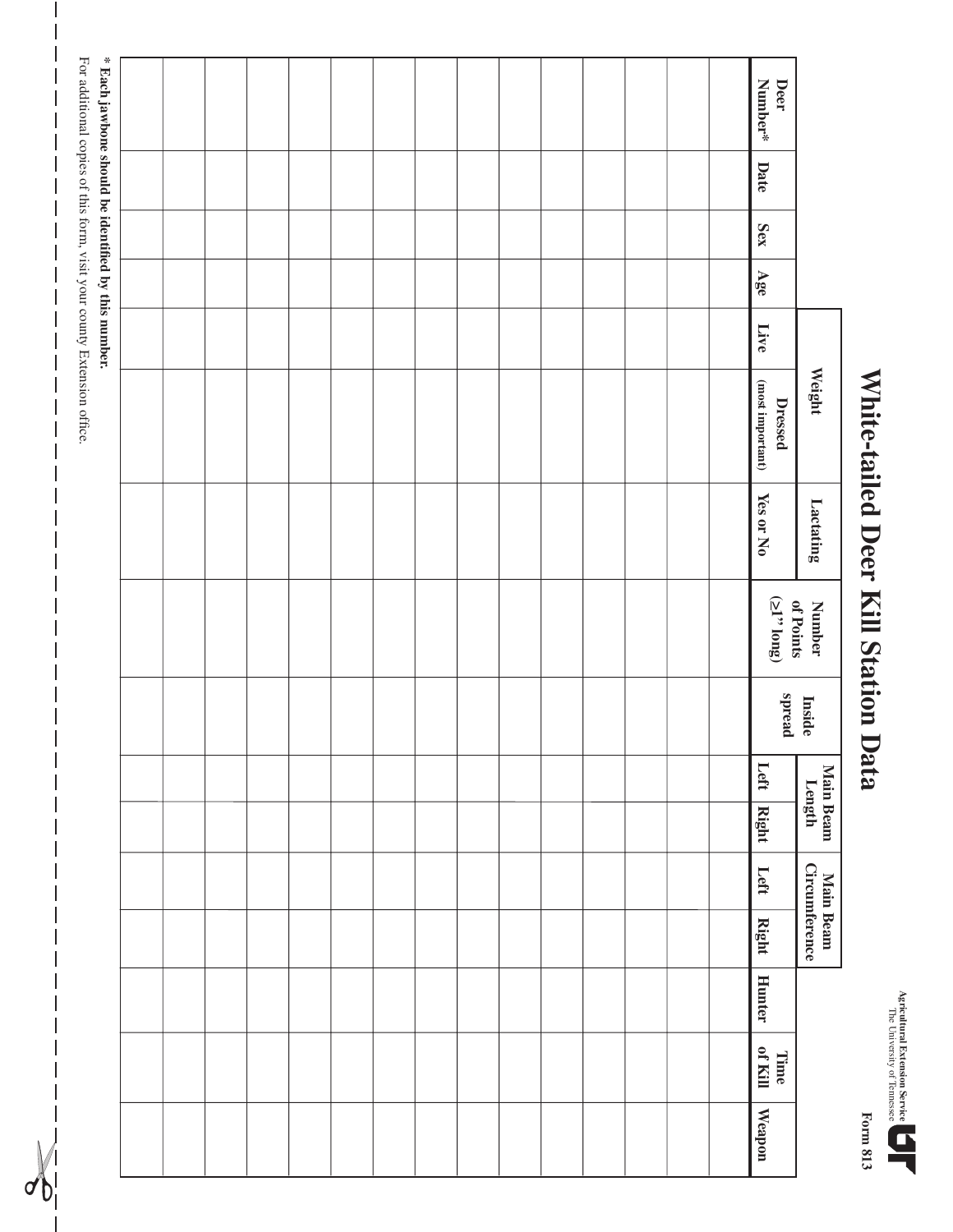

**Form 814**

|      |                           |                                                                   |           | Deer sighted |                      |                                                                                  |
|------|---------------------------|-------------------------------------------------------------------|-----------|--------------|----------------------|----------------------------------------------------------------------------------|
| Date | Total<br>observation time | $\begin{array}{c} \text{\# antlered} \\ \text{bucks} \end{array}$ | $\#$ does | $\#$ fawns   | # unknown<br>sex/age | $\begin{array}{c} \text{Location/} \\ \text{behavior/comments} \ ^1 \end{array}$ |
|      |                           |                                                                   |           |              |                      |                                                                                  |
|      |                           |                                                                   |           |              |                      |                                                                                  |
|      |                           |                                                                   |           |              |                      |                                                                                  |
|      |                           |                                                                   |           |              |                      |                                                                                  |
|      |                           |                                                                   |           |              |                      |                                                                                  |
|      |                           |                                                                   |           |              |                      |                                                                                  |
|      |                           |                                                                   |           |              |                      |                                                                                  |
|      |                           |                                                                   |           |              |                      |                                                                                  |
|      |                           |                                                                   |           |              |                      |                                                                                  |
|      |                           |                                                                   |           |              |                      |                                                                                  |
|      |                           |                                                                   |           |              |                      |                                                                                  |
|      |                           |                                                                   |           |              |                      |                                                                                  |
|      |                           |                                                                   |           |              |                      |                                                                                  |
|      |                           |                                                                   |           |              |                      |                                                                                  |
|      |                           |                                                                   |           |              |                      |                                                                                  |
|      |                           |                                                                   |           |              |                      |                                                                                  |
|      |                           |                                                                   |           |              |                      |                                                                                  |

## **White-tailed Deer Observation Form**

<sup>1</sup> In woods? In field? Crossing road? If doe, was fawn with her? For additional copies of this form, visit your county Extension office.